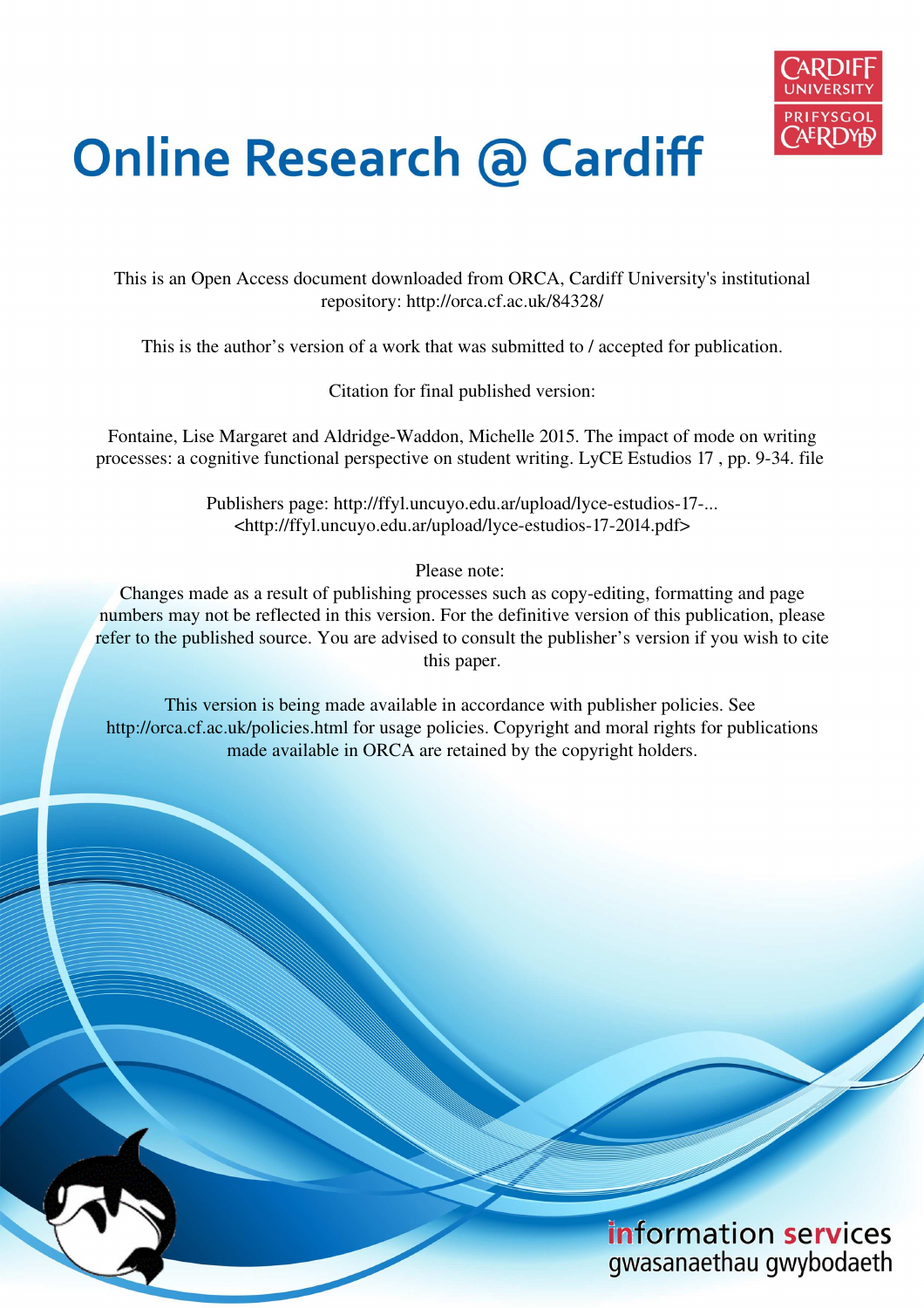# The impact of mode on writing processes: A cognitive functional perspective on student writing

Michelle Aldridge & Lise Fontaine

Cardiff University

Wales

AldridgeM@cf.ac.uk / FontaineL@cf.ac.uk

# **Abstract**

In this paper, we compare writing processes for twenty second year undergraduate students who participated in two different simulated, keyboard, writing tasks: a spontaneous writing task (FB, writing a Facebook message to a friend) and a planned writing task (ES, a short essay writing task). The main aim of this study is to determine to what extent these are truly different writing tasks as experienced by the students and whether there is any evidence that different writing processes are involved. We also consider keyboard efficiency as a factor in digital writing processes. Our findings suggest that there are major differences in how writers compose text that are at least to an extent reflected in their patterns of editing. Potential variables, in addition to text type, are automaticity in typing and whether they are able to track the text on screen.

Key words: digital writing; writing processes; mode of production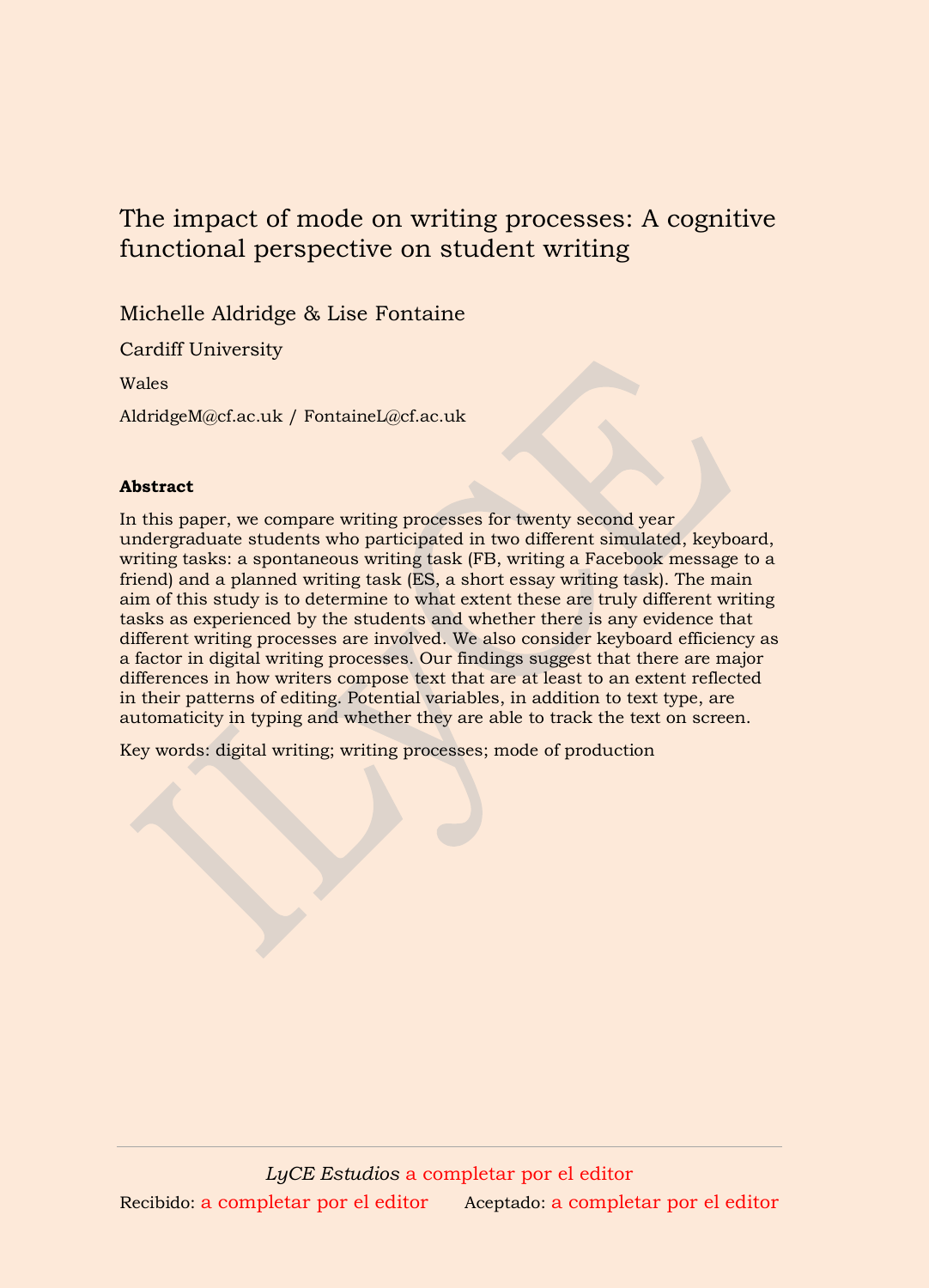#### **1 Introduction**

"[T]he best way to model the writing process is to study a writer in action" (Flower and Hayes 1981: 368)

Writing activity among students is increasing due to the rise of Computer Mediated Communication (CMC) (e.g. texting, chatting, Facebook and Twitter) and yet teenagers do not perceive this CMC as writing (Lenhart, Smith, Rankin Macgill and Arafeh 2008). When the present authors were undergraduates, language production was typically achieved through speaking and handwriting, each involving different cognitive processes and different modes of production. In contrast, while students today still, of course, speak and handwrite, much communication is carried out on the computer (e.g. texting, chatting, Facebook and Twitter). It is of interest to us to establish whether this digital social communication entails the same cognitive processes as academic writing or whether the activities have different cognitive demands. Intuitions suggest that digital social interaction is not the same as academic writing. For example, Lenhart *et al.* (2008) state that, "[while] teens disassociate e-communication with 'writing'; they also strongly believe that good writing is a critical skill to achieving success" (2008: 1). Since students themselves perceive a difference, we must ask whether this increased frequency of CMC use has any impact on more traditional writing or what is 'good writing'. While it is clear that writing for educational purposes is not the same as writing for and with friends, whether it is perceived as writing or not, when using a computer keyboard, the physical and technical context of communicating does not change.

It may not be surprising that students do not think of all productive uses of CMC as writing. Although use of a computer keyboard to communicate is analogous with using a typewriter, the term *typing* has traditionally been reserved for *copy typing,* or what we might now refer to as *typing up*. The Cambridge English Dictionary defines 'typing' as 'the act of pressing a key', *writing*, on the other hand, is conceptually more creative, with definitions such as 'the act of producing words' (the Free Dictionary). Interestingly, *writing* does not readily distinguish between forming the characters by hand and selecting them on a keyboard. Yet they are different activities from a physical and cognitive perspective. Handwriting requires mastery of the letter forms, while typing requires the capacity to find the form from a predetermined set. Handwriting only involves one hand, while using the keyboard generally involves both hands in a co-ordinated and active way.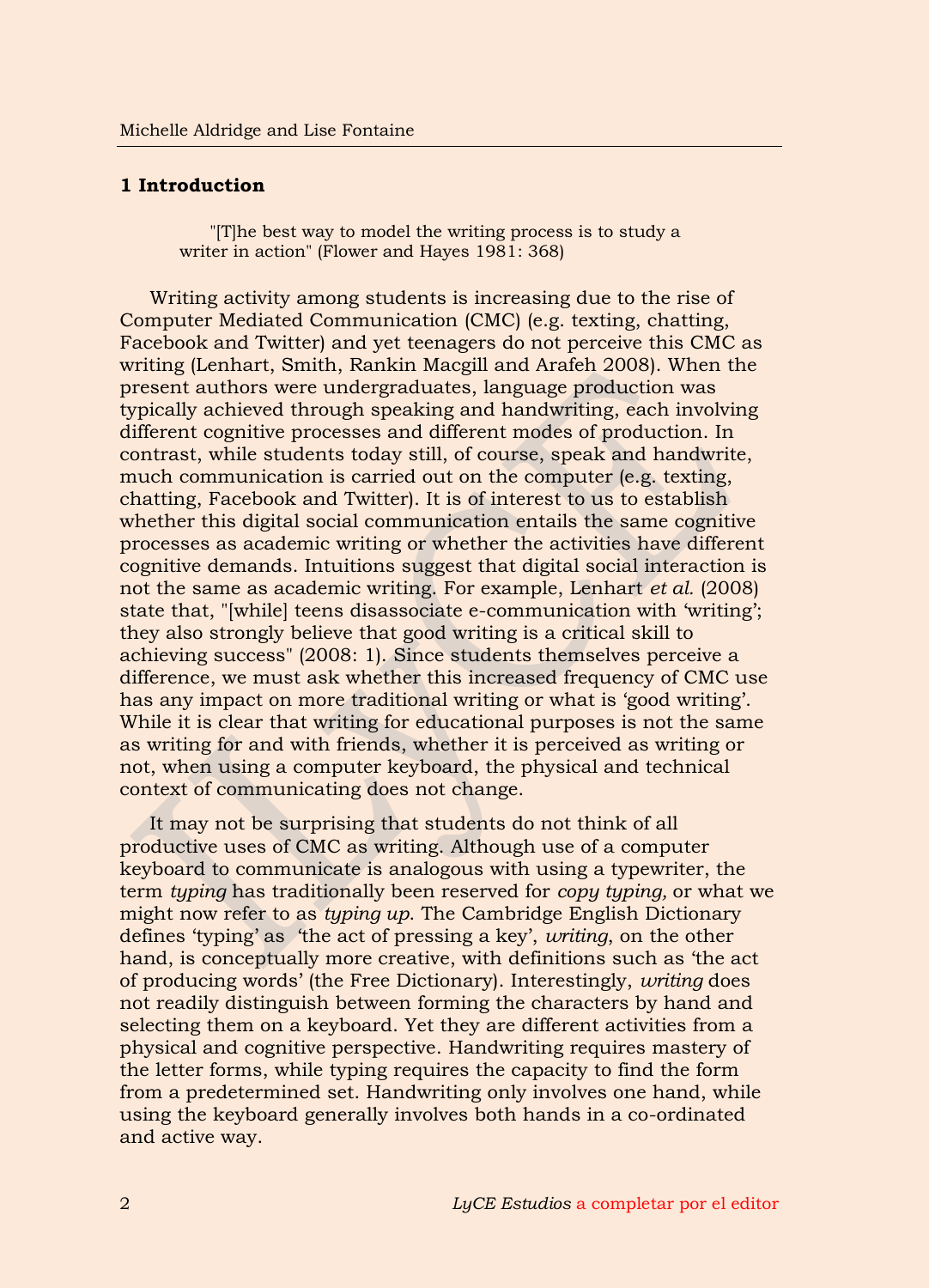An informal survey of 60 of our undergraduate students that explored their understanding of *typing* and *writing* as terms for activities revealed that they only use the verb *type* for typing up something previously handwritten or making notes from a textbook. They use the verb *write* for composition on a computer such as an essay but never for an email or a Facebook message. For such messages they prefer verbal conversions based on the message form (e.g. *to message, to text, to email, to Facebook, to DM, to PM*). This apparent lexical choice is interesting because in all cases the physical activity is the same (they are using their hands on a keyboard) and yet the experience they choose to represent through language is that these are different activities.

Given these observations, it is highly relevant to study whether the differences they perceive are only superficial or reflect rather deeper contrasts in what they are doing. Relatively little is known about students' digital writing processes, despite their ubiquity. Research into student writing including writing development has generally relied on an analysis of handwritten texts (see Beard, Myhill, Riley and Nystrand 2009 for an overview). Keystroke logging is one approach to gaining insight into these practices and increasing our understanding of the linguistic and motor processes involved in digital writing, via "the opportunity to capture details of the activity of writing" (Spelman Miller and Sullivan 2006: 1) as it happens. The activity of writing as a process merits study because the written product does not tell the whole story. O'Donnell (2013: 248) explains that "the temporal sequences of choices made by a writer do not necessarily correspond to the linear sequence of words, or even sentences, within the final text. And where text is deleted, choices made in the writing of a text may not correspond to any text present in the final product".

In this paper, we use keystroke logging to look for evidence that different writing processes are involved when writing informal Facebook messages and more formal essay-type texts. In the next section we provide an overview of relevant literature on writing processes in a digital context, including what is known about computer-based writing and a brief introduction to keystroke logging methods. Section 3 describes the tasks we designed and the participants who took part, focusing specifically on how keyboard efficiency was established and how participants were grouped into high or low keyboard efficiency groups. Section four presents and briefly discusses the results from the comparison of the two tasks and the two keyboard efficiency groups. The discussion in Section five includes some examination of the writing behaviours of two participants in order to illustrate some of the differences we find in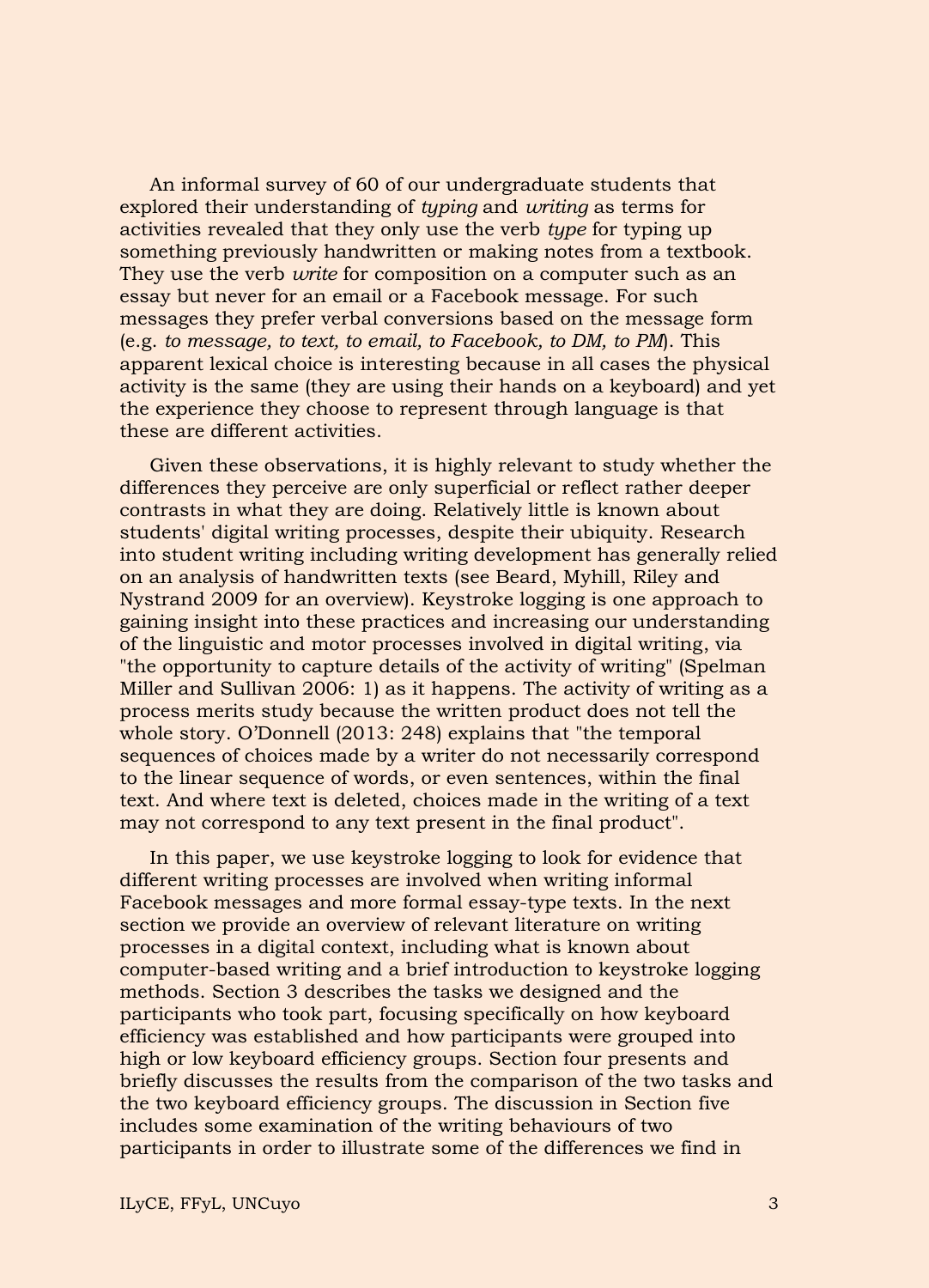our data. We end the paper with some considerations for language education and literacy development.

# **2 Writing processes in a digital context**

Many discussions of Computer Mediated Communication begin with a comparison of speech and writing, asking whether the type of communication in question is more like speech or more like writing. This question conflates mode and tenor and misses out on two important clines affecting language production irrespective of the medium: spontaneous vs. planned and informal vs. formal (see Berry 1975, 2013 and below). Before considering how these differences in mode affect digital writing, we first provide an overview of the nature of computer-based writing generally and the use of keystroke logging software in writing research specifically.

Spelman Miller and Sullivan (2006: 1) define keystroke logging as "the computer recording of writing activity as writers compose on the computer." As Chukharev-Hudilainen (2014) states it is also useful for recording spontaneous internet-based writing activity such as chat and instant messaging. Informed by Latif's (2008) review of computeraided writing study, the majority of writing studies using keystroke logging methods have focussed on "either writers' revisions or the temporal aspects of the composing" (Latif 2008: 44). Since many of these studies have, at their base, some version of the Flower and Hayes (1981) model of writing processes, we will very briefly present it here.

The original Flower and Hayes (1981) model provides a description of writing processes as non-linear; rejecting the idea that writing processes occur in stages. The model includes three major components: the task environment, the writer's long term memory, and the writing processes. The main writing processes, planning, translating and reviewing, are governed by what is called The Monitor (Flower and Hayes 1981: 367). The reviewing processes are of particular importance to this study. As Flower and Hayes themselves pointed out, reviewing does not take place in a linear fashion once a text has been written; "[t]he sub-processes of revising and evaluating, along with generating, share the special distinction of being able to interrupt any other process and occur at any time in the act of writing" (Flower and Hayes 1981: 374). Hayes (1996) updated the model by incorporating the individual and by revising the task environment so that it also accounted for the social environment (the audience and collaborators) and the physical environment, which includes the text so far and, importantly for this study, the composing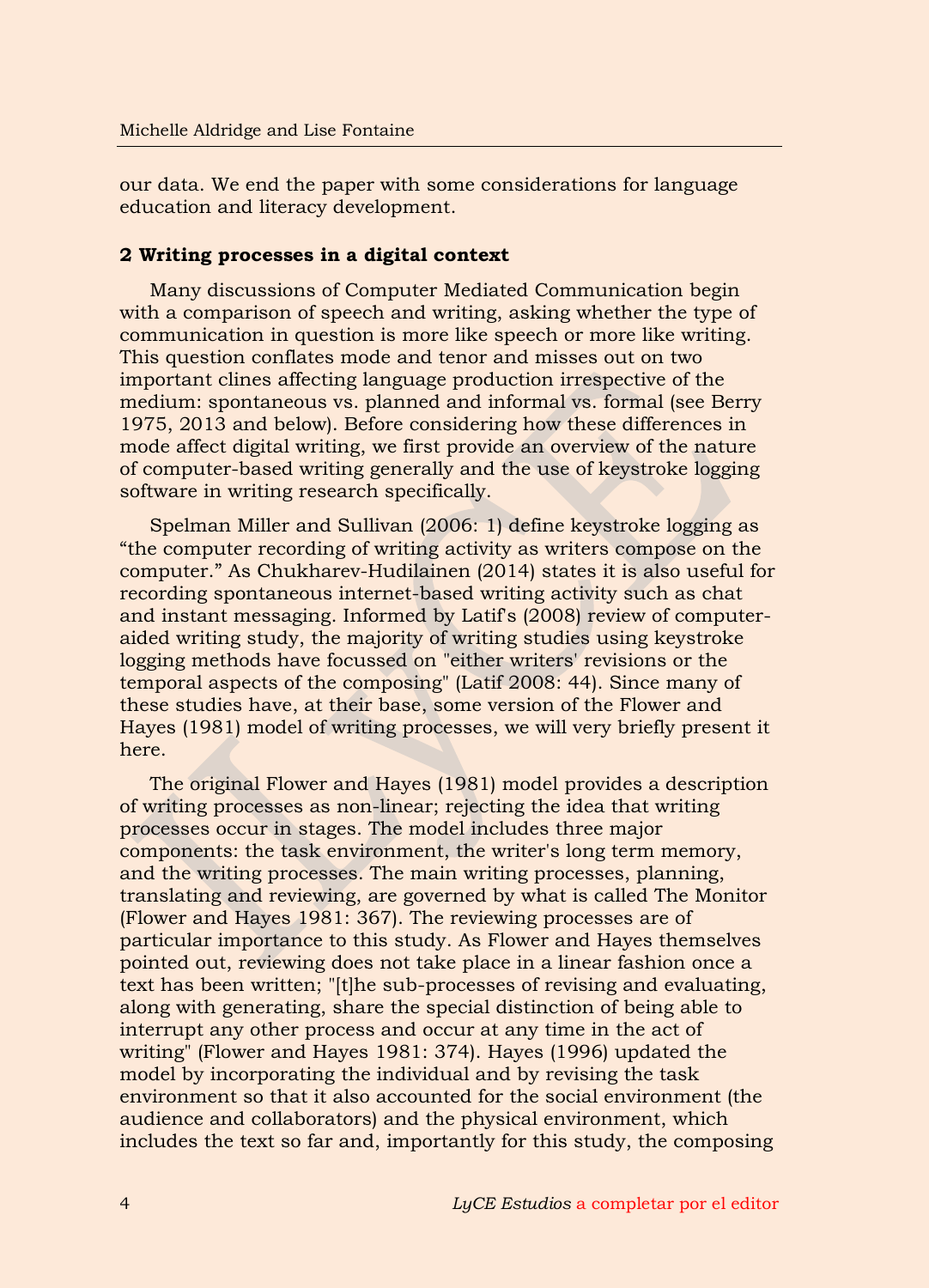medium. Hayes (1996: 7) suggests that by studying the effect of the writing medium, we can develop a greater insight into the overall workings of the writing processes.

There are two main ways in which the computer has impacted on writing. First, the writing medium is obviously affected and we will come back to this when we consider register and mode in particular below. Secondly, according to Severinson Eklundh and Kollberg (1996), computers have significantly transformed the revision process for both writers and researchers. Writers become more flexible with their writing as they can "work recursively and explore their topic through reconsidering what has been written and they can start typing a sentence without knowing how it will end" (p. 163). In this sense, the writing process itself becomes a thinking tool. Van Waes and Schellens (2003: 848) summarise this as "word processing comfort" since documents can be changed at ease, avoiding an "illegible jumble of crossed out and inserted words"; in brief, revisions through computers "are simply easier" (Montague 1990: 39) and, as a consequence, computer texts are "more heavily revised" (cf. Hyland 2002; Severinson Eklundh and Sjöholm 1991; Cochran-Smith, Paris and Kahn 1991). These revisions tend to be at the lower end and revise form rather than content (cf. Hill, Wallace and Haas 1991; Joram, Woodruff, Lindsay and Bryson 1990; Collier 1983; Harris 1985) and Cochran-Smith *et al.* 1991) which distracts the writer's attention from the possibility of revision at higher levels (Van Waes and Schellens 2003: 833). This is a key point that we explore in this study.

We know relatively little about the role of the keyboard in digital writing contexts. Grabowski (2008) has noted that much work on typing behaviours has studied professional typists. It is likely that such typists can concentrate on text production without getting distracted looking for the keys (Leijten and Van Waes 2013, Andersson *et al.* 2005) but now that using a keyboard is a typical activity that most students undertake on a daily basis, we can no longer be sure that research findings are representative of how we, in this instance, students generally, use the keyboard when writing since "university students ... do not employ typing behaviours like professional typists who master a ten-finger touch-typing method with the highest perfection and without any need of visual keyboard control (Grabowski 2008: 49). While his study found considerable variation in terms of keyboard skill among students, he found that "typing speed turned out to be the most stable characteristic of a keyboard user" (p. 50), i.e. for a given student, typing speed is a relatively constant characteristic across different tasks.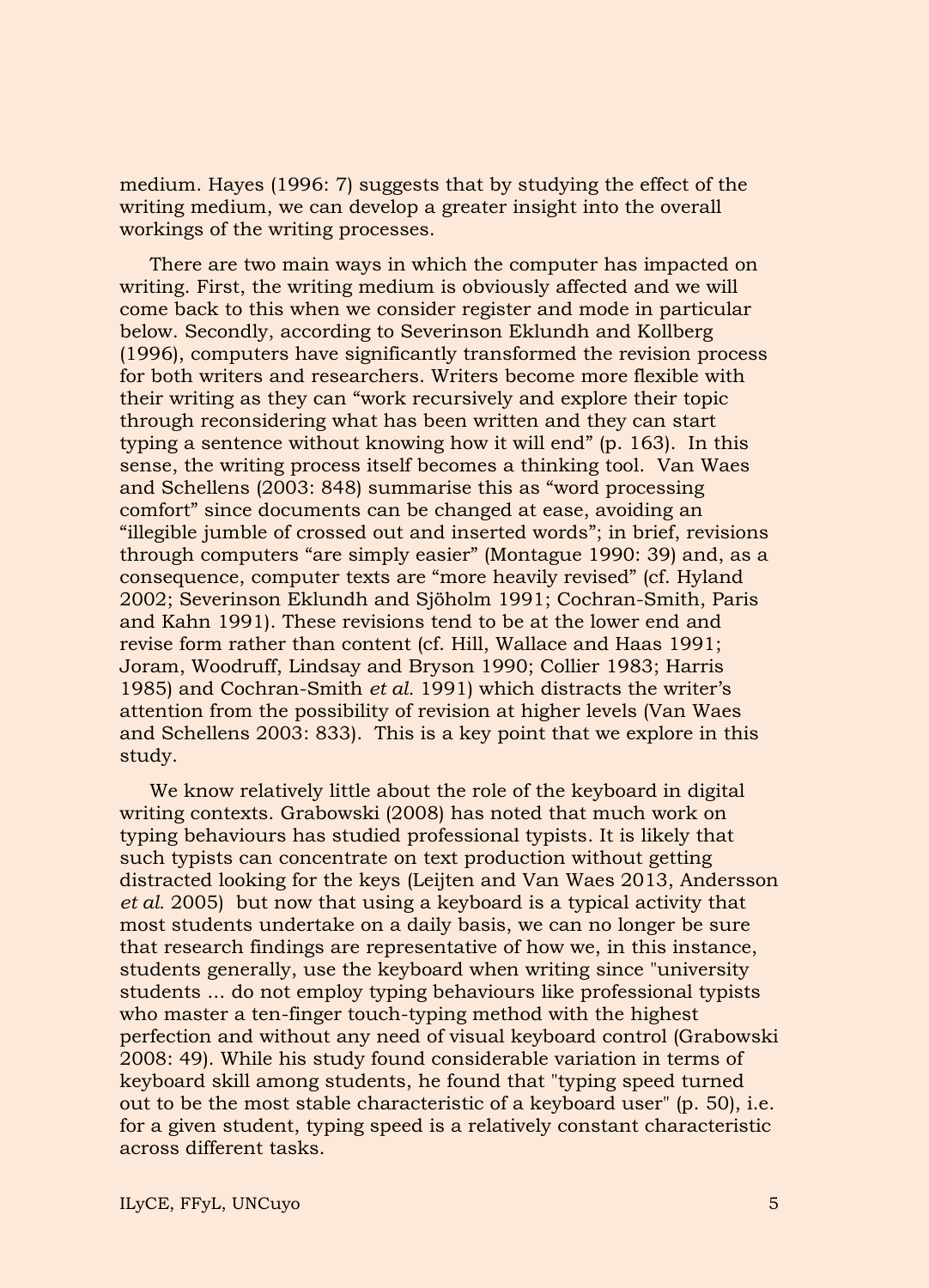It has been noted (Leijten and Van Waes 2013; Andersson *et al.* 2005) that some writers can spend a lot of time looking at the keyboard and can correct errors with parafoveal vision. This potentially allows the writer to focus on text production by not getting distracted by correcting the error.

 However, if keyboard use is not automated, then the need to think about where to put your fingers is a distraction. This is the conclusion reached by Alves, Castro, de Sousa and Strömqvist (2007), who found that, when transcription is not automatized, its cognitive cost is high, resulting in working memory limitations. In the case of typists who have not automated keyboarding skills, the demands of execution are high and, as a result, they claim that "slow typists might be using a serial way of composing" (p. 63). They may be devoting pauses to highlevel writing processes, and execution periods to typing. Being unable to think and type at the same time; they might be alternating between execution, formulation, and monitoring" (Alves *et al.* 2007: 63).

Our own research on keyboard errors in writing tasks has shown that motor keyboard errors (e.g. typos such as *langiage* for *language*) constitute the vast majority (46.7%) of errors in students' Facebook messaging in naturally occurring settings (Fontaine and Aldridge 2014, p.47). Examples such as *I don't rela[BS][BS]ally* (where [BS]=backspace key and the target was *I don't really*) were common while 23.4%<sup>1</sup> were due to cognitive processing interference such as *Sun is finally suning on[BS8]hininh on[BS4]g* where the target was *Sun is finally shining*. Thus we can expect a high occurrence of motor errors as compared to processing interference and this is a point we return to later in the paper.

Several studies have looked at the effect of the writing mode (e.g. keyboard, handwriting) on the writing process. A generally well received model of mode within its account of register is found within the theory of Systemic Functional Linguistics (SFL), developed by Halliday (e.g. 1973) in the early 1960s. In SFL, language is seen as a realization of social context through a dynamic relationship between context and text (Martin and Plum 1996). The Hallidayan view of register sees it as 'variety according to use' (Halliday and Hasan 1985: 43) within three main elements, each glossed very generally here as field (the ongoing activity), tenor (the relationship between speaker and addressee) and mode (channel and medium).

As noted below, there is potentially more to 'mode' than just channel and medium but as space is limited, we will focus on those

-

<sup>&</sup>lt;sup>1</sup> 29.9% were ambiguous and could not be classified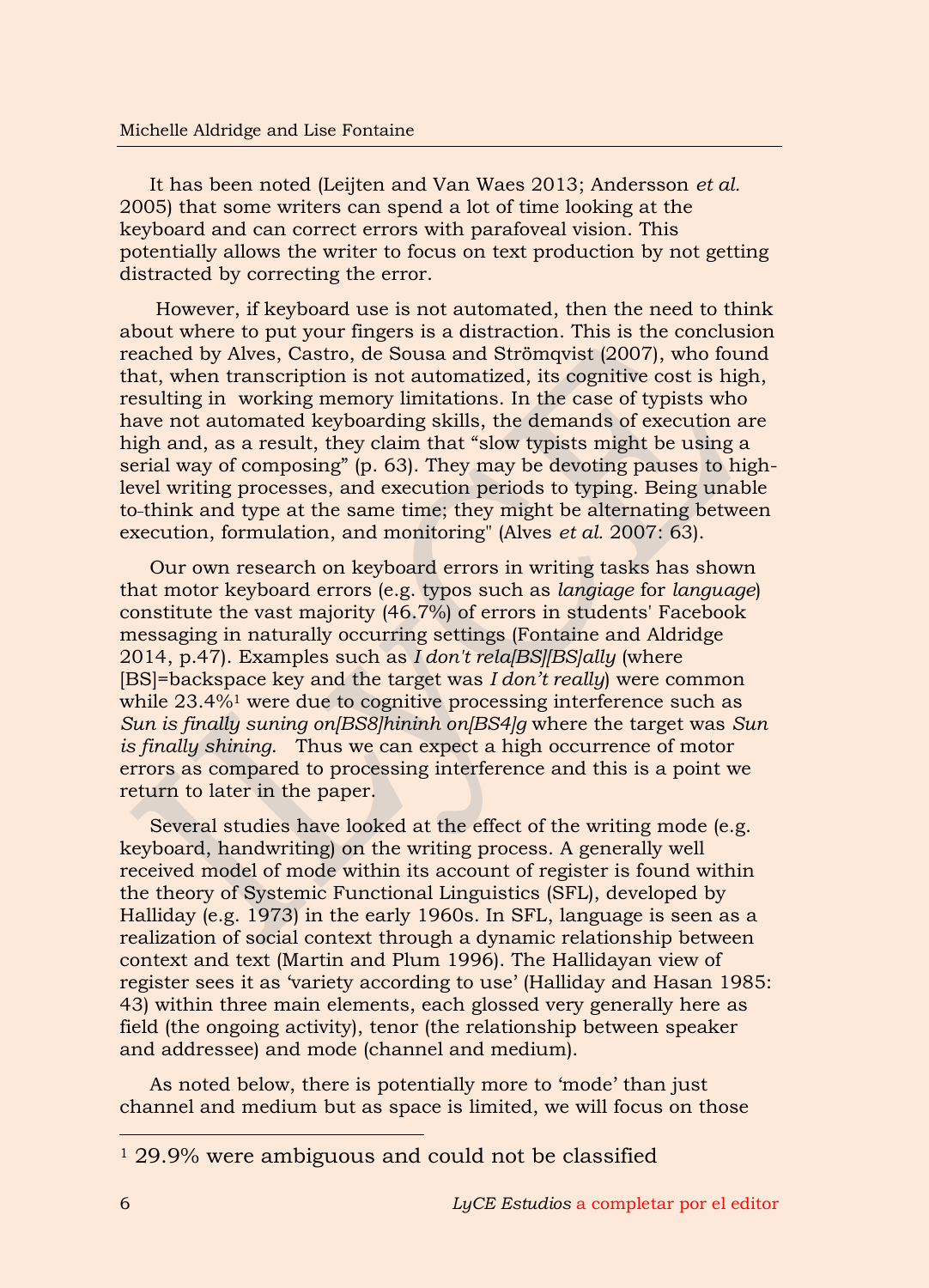two elements of it, as they are of particular significance for digital language production. As O'Halloran (2004) points out these terms are problematic to some extent and are not used consistently in the literature. This is largely due to the concept of mode being developed to account for visual (image-based) communication as well as spoken communication and written communication. She adopts the view that mode includes medium and channel, although as she points out, mode generally has a meaning in the literature that is roughly equivalent to code (2004: 19-20). She defines mode, medium and genre as follows: "the term mode is used to refer to the channel (auditory, visual or tactile, for example) through which semiotic activity takes place, medium for the material resources of the channel, and genre for the text types" (p. 20). So in the case of digital writing, the channel is visual (although arguably electronic light on a screen could be seen as a different channel to physical print and indeed to sign language, and yet these all involve the visual sensory system) and the medium is the computer. However, Kress and van Leeuwen explain that "in the age of digitisation, different modes have technically become the same at some level of representation" (2001: 2). It is important to note here that Kress and van Leeuwen's use of mode differs from O'Halloran since they use it to refer to a semiotic resource whereas O'Halloran draws a distinction between mode as channel and as a semiotic resource. For our purposes here, however, we must be clear that we are dealing with mode as O'Halloran does. Understanding the effects of mode on digital writing processes is important. While it may seem that mode is held constant for all digital writing, in fact, there are important variables within mode that have an effect on the writing process as we will see below.

An important aspect to mode has been developed by Berry in her (1975, 2013) notion of "a cline of consciousness", which she explains as "ranging from fully subconscious to fully conscious" (2013: 368). This is a useful way to approach digital writing since the amount of conscious awareness in the writing process will have an effect on it. This cline also allows us to distinguish between, for example, Facebook messages or chatting, on the one hand, which would tend towards more subconscious writing activity (depending on other variables), and academic writing, on the other, which would tend towards more conscious activity. See Fontaine and Aldridge (2014) for how we equate this consciousness cline with the cline between spontaneous and planned.

Writing is necessarily mediated by mode. Sharples (1996: 127), for example, claims that "writing is primarily a cognitive activity, but it cannot be performed without physical tools and resources". He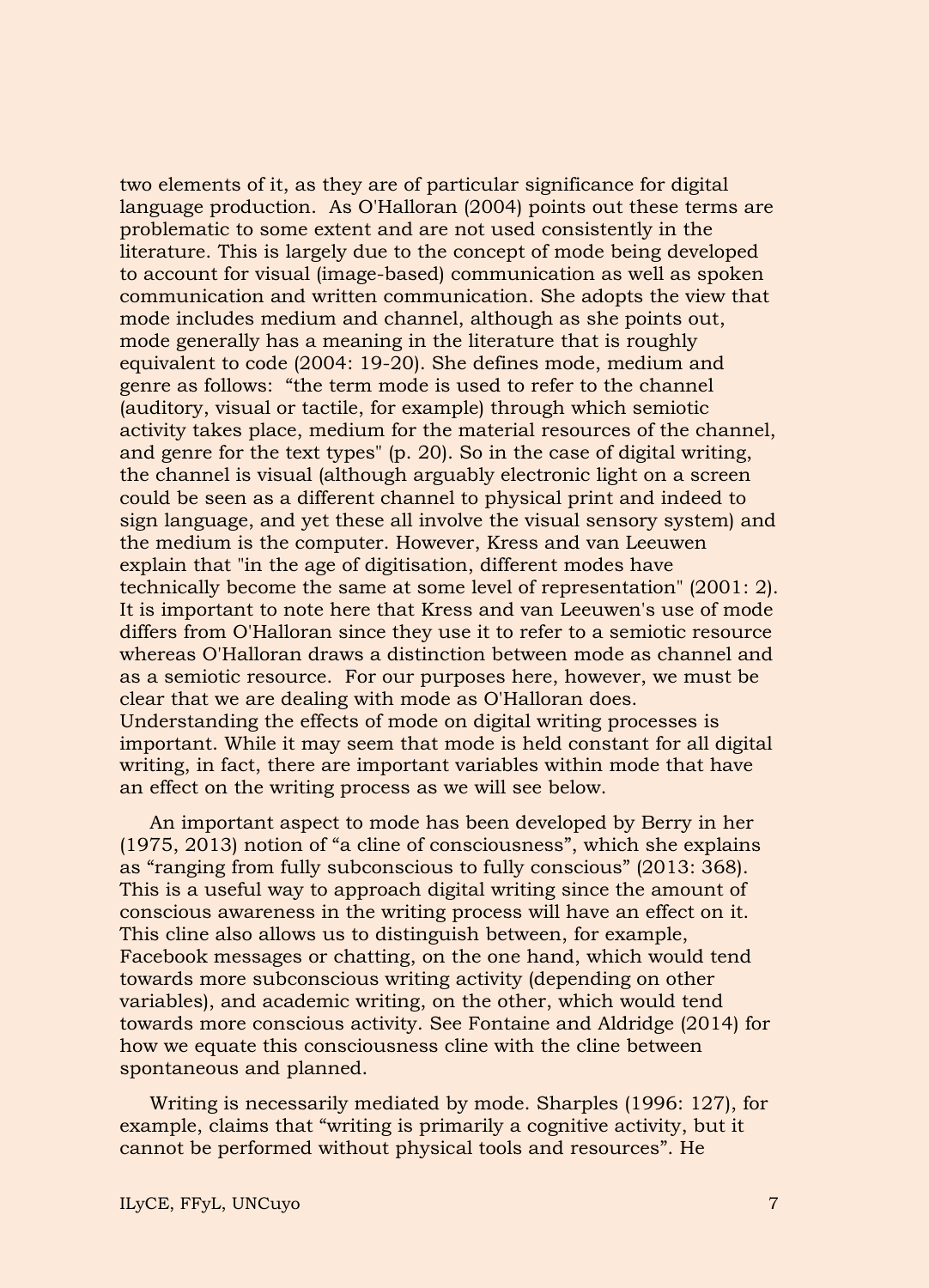explains that it is impossible to produce an entire text in one's head (except of course for very short texts), so, therefore, the writer needs a medium through which the text can be composed (Sharples 1996: 147). One particularly interesting feature about digital writing is that, unless it is printed out, the text is only available in memory, either the writer's memory or the computer's memory, or possibly also in the reader's memory if the text is sent or shared online.

# **3 Methodology**

We recruited a total of 54 second year undergraduate university students who volunteered to take part in the study, although only 20 of these have been included in the results reported here for reasons outlined below. A written questionnaire enabled us to select participants who were L1 English speakers, had no known language disorder and had the same level of educational experience. None of the participants had been taught touch typing and all participants had been using a keyboard regularly for at least the last six years. Each of them gave consent for their participation and the use of the data. All data presented here are anonymous.

The research presented here is part of a larger project investigating digital language production (see e.g. Fontaine and Aldridge 2014 and Aldridge and Fontaine in press). In this paper we are considering differences in writing processes between two different writing contexts. The first task (FB) involved writing a personal Facebook message to a friend, the second (ES) asked participants to write a short academic essay.

Although typing ability, including typing speed<sup>2</sup>, is variable among the participants, we set a time limit of seven minutes for each writing task. Participants sat in the same room at the same time and completed the tasks by typing onto a desktop computer. They were asked to follow the instructions without talking and without using any other materials such as mobile phones or notes. The first task entailed writing advice to a friend about her boyfriend problems, as if on Facebook. The second task was a simulated essay discussion answer. The instructions for each task are given in the appendix.

Unlike speech, where we assume most speakers have the same physical ability to speak and reasonably similar rates of production, keyboard writing differs considerably in terms of physical ability. Not

-

<sup>2</sup> The variability here is across participants, cf Grabowski, (2008), discussed above, and who found that typing speed is relatively constant for a given participant across a variety of tasks.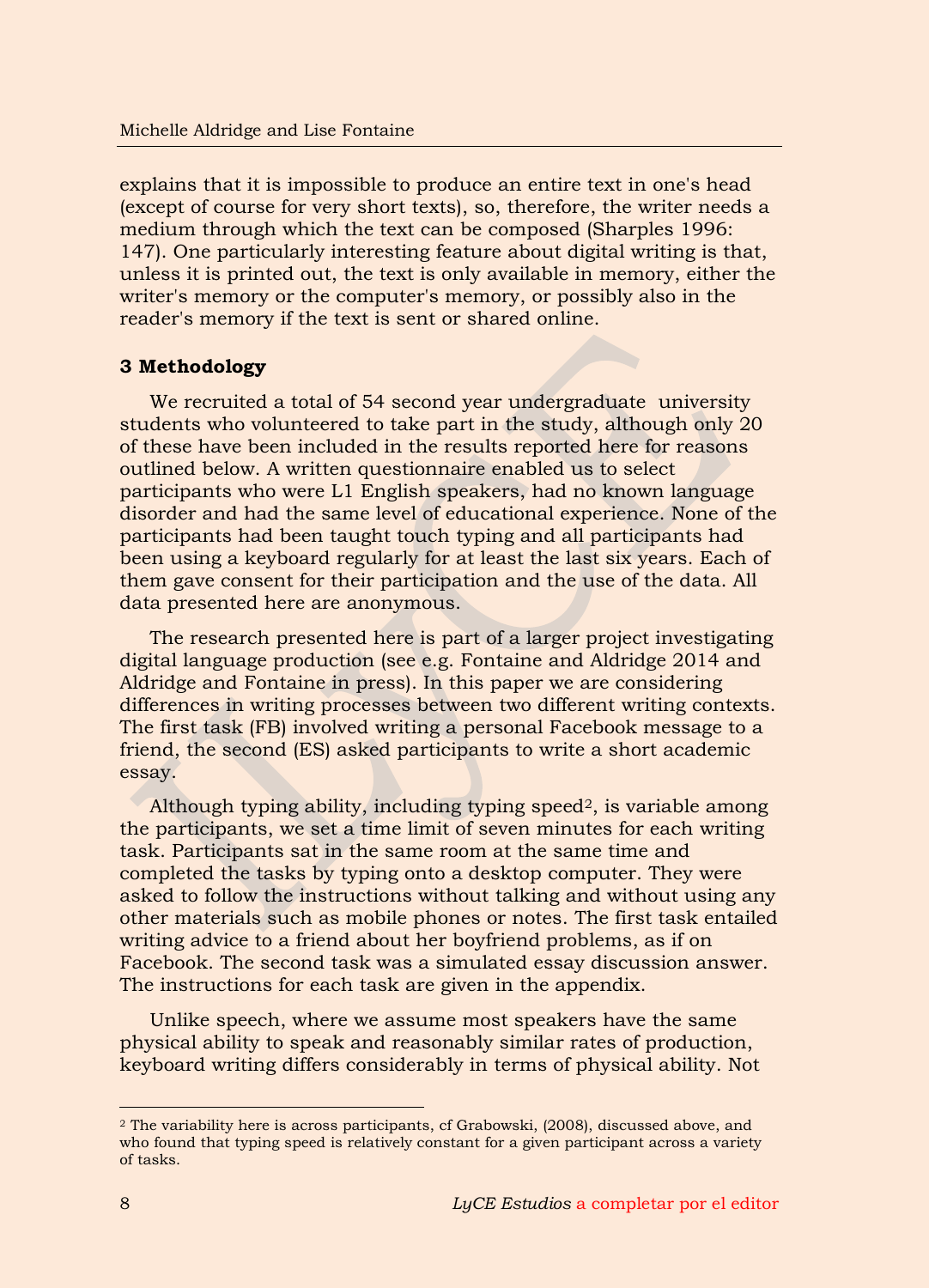all digital writers interact with the keyboard in the same way, e.g. some use all ten fingers, others use two or four only. An untrained writer may reach speeds of up to 40 words per minute (wpm), while those with a higher skill level and perhaps some training can reach speeds over 60 wpm. As stated above, in previous research (Fontaine and Aldridge 2014) we have reported that almost 50% of all revisions in spontaneously produced writing are due to errors in pressing the intended key or what we might call clumsy keyboard behaviour, e.g. *langiage* instead of *language*, since [u] and [i] are adjacent on the keyboard. This finding was confirmed for non-spontaneous writing as well in Aldridge and Fontaine (in press) where we found that keyboard errors made up 42.61% of all revisions in copy tasks and 48.97% in essay writing tasks.

Following Alves *et al*. (2007), participants were divided into two groups based on their typing skill. The keyboard efficiency measure we used is very similar to Gabrowski (2008), which is a calculation of a ratio of the number of final characters (including spaces) produced during the process with the number of characters in the final product. *Inputlog* produces a Summary Logging Output report which provides a "produced ratio, including spaces" (PR). The PR score gives "a measure of an individual's habitual keyboard operation during writing" Gabrowski (2008: 40). To obtain this measure, we arranged for participants to complete a copy3 task one week before the writing tasks. The copy task required students to read (to refresh memory & make sure they were all using the same exact wording) the first verse from the nursery rhyme, Jack and Jill<sup>4</sup>, and then they were asked to type the text from memory. This method is adapted from Gabrowski (2008). Participants were ordered according to their PR score for this task. Those with a PR of 1.0 made no changes to what they had entered using the keyboard (see (1)) and the lower the PR ratio, the greater the difference between the process and the final product as shown in [\(2\),](#page-9-0) where the participant pressed the comma key in error and then corrected it.

- (1) Jill·came·tumbling·(excerpt from Participant 12, PR=1)
- (2) jill·came·tum,bl (excerpt from Participant 22, PR=0.785)

<span id="page-9-0"></span>Participants were then grouped into high keystroke efficiency (KE) group and a low KE group. Each group comprised ten participants.

-

<sup>3</sup> We are following Gabrowski (2008:35) in using 'copy' here to mean copying from memory.

<sup>4</sup> Jack and Jill went up the hill to fetch a pail of water, Jack fell down and broke his crown and Jill came tumbling after.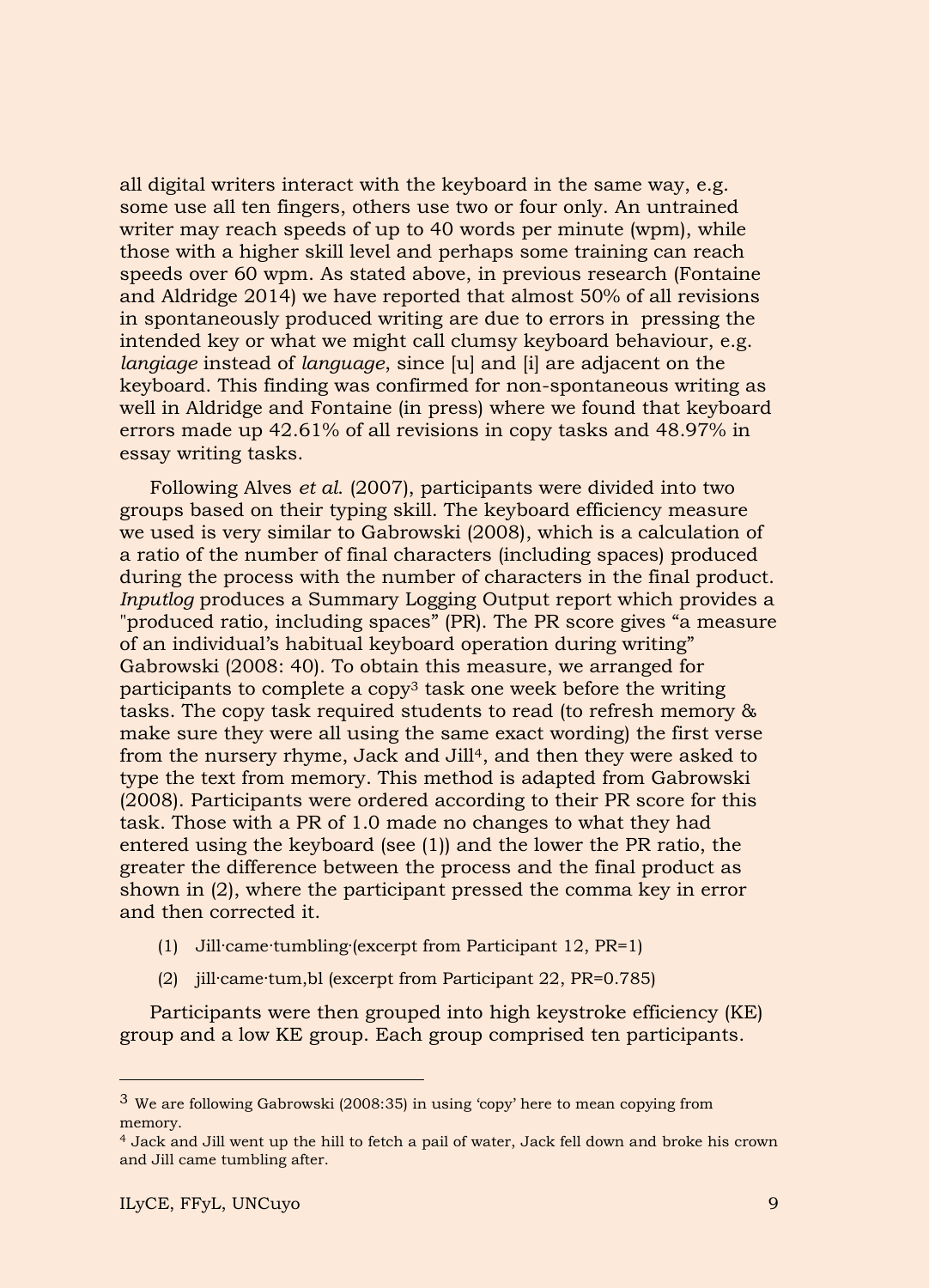The mean KE of the high KE group was 0.97 (Standard deviation 0.016) while the mean KE of the "low KE" group was 0.86 (Standard deviation 0.037).

Two things should be noted here. Firstly, the KE measure did not take into account typing errors, only corrections of them. Thus, if a participant made errors of content (e.g. Jack and Jane) or form (e.g. Jakc and JJill) but did not change them, the PR score would be 1 and that participant would be in the high KE group. There are other potential ways of measuring keyboard efficiency that would include attention to the accuracy of the product. However, they are not appropriate here for two reasons. Firstly, when collecting data from open composition tasks, as in this study, it is not possible to judge whether or not participants have written what they intended. Even typing errors could in fact be spelling mistakes (which the participant could not correct because of not realising they were wrong) and so imposing judgements about what was intended would be unreliable. Secondly, informal writing, as in our Facebook task, is tolerant of what in other contexts would be errors. Consequently, it is not possible to judge which 'errors', as viewed by an outsider, actually would be considered errors by the participant. For this reason, keyboard efficiency (KE) was based on the participant's own decisions about what should be corrected, rather than any external judgement. It follows that in the discussion later, it cannot be inferred that those in the high KE group are actually 'better' typists than those in the low KE group. Indeed, an inaccurate typist would fall into the high KE group if tolerant of, or oblivious to, errors, but would fall into the low KE group if aware of the need to correct errors. This becomes important later, when we consider the other reasons why changes might be made to a text—particularly content changes. Secondly, no account was taken of the time it took to complete the 'Jack and Jill' task. As a result, high KE could reflect fast and accurate typing, or slow and careful typing. This is an important distinction later, when we think about the amount of cognitive capacity available for the writing.

We used key logging software called *Inputlog* (Leijten and Van Waes 2006) to capture the writing process. This software runs in the background, invisible during writing and it records all keystrokes and mouse movements. Keystrokes include all keyboard activity (back space, space, delete, numbers, letters, caps lock, etc.). It also records time so that pauses can be determined and how long it takes the writer to key individual strokes as well as sequences (words). *Inputlog* generates statistical reports of the texts' production and pauses including time logs of the keys pressed.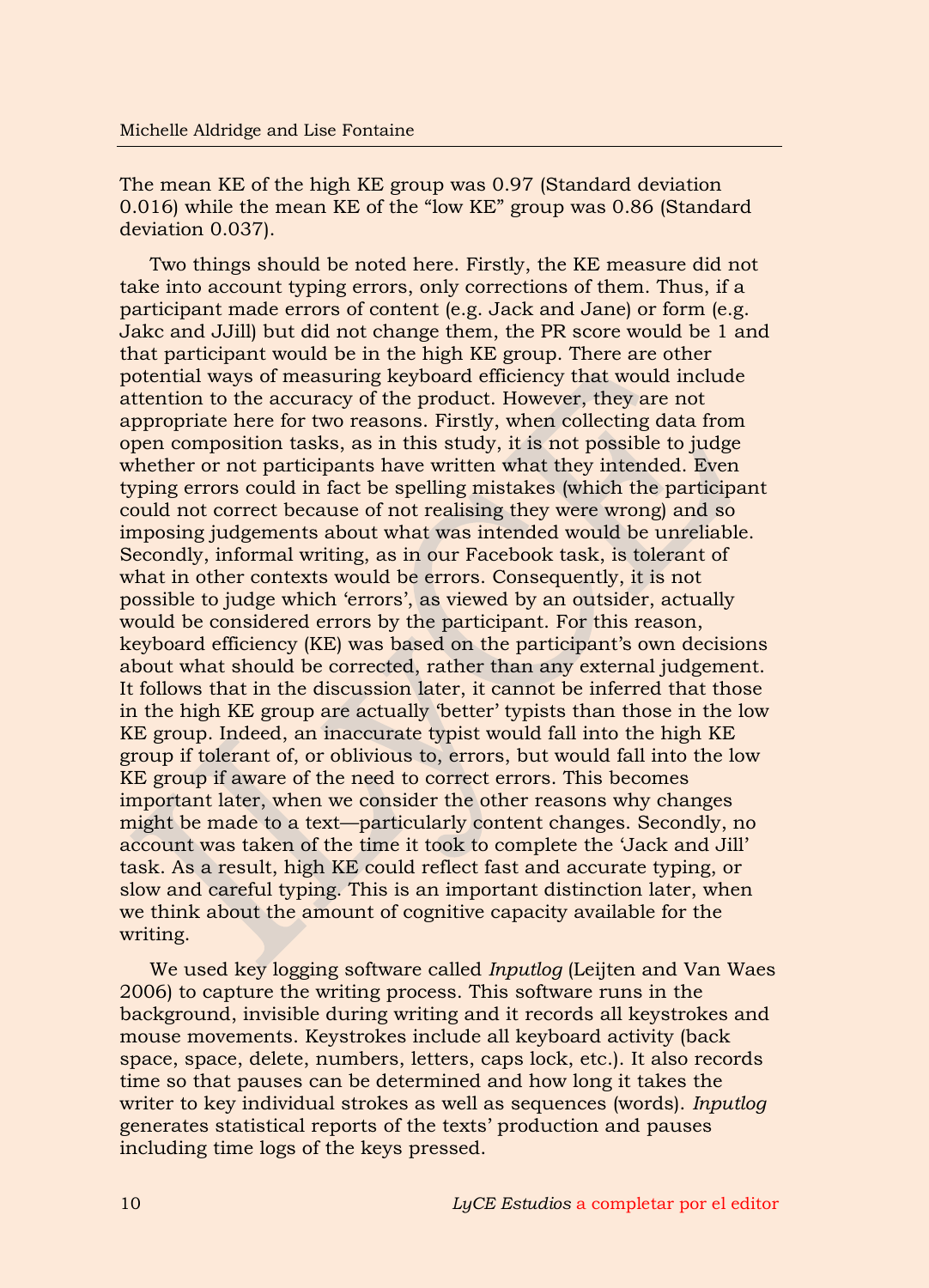### **4 Results**

The results are in two parts. First we consider the comparison of the two tasks in terms of writing processes. We also consider to what extent keyboard efficiency affects writing processes by comparing the two KE groups within and across writing tasks. Then we provide a more detailed discussion of the results of the writing tasks for two participants, one from each KE group.

### **4.1 A comparison of the two writing tasks**

As explained above, the Produced Ratio (PR) was used to identify the high and low KE groups. The PR indicates how edited the written product is. Since the 'Jack and Jill' task involved a preformulated text that the participants knew well, the PR value is a baseline for the amount of editing done when no planning was involved and they could focus all their attention on the keyboard and screen. This baseline is used to gauge how demanding each of the two writing tasks is, since the processes of thinking what to write would be anticipated to reduce attention to the typing process. Table 1 gives the product ratios for the copy task and two the writing tasks. A t-test for the copy task confirms that the two KE groups are significantly different in their PR scores, as intended. The t-tests comparing the groups' performances in the FB and ES tasks are thus one-tailed, since the prediction is that the high KE group will continue its PR score dominance across tasks. What we see in Table 1 is that even in the copy task, the vast majority of participants corrected some errors.

| Task                      | Min. | Max. | Range | Mean | <b>SD</b> | p value for one-<br>tailed T-test           |
|---------------------------|------|------|-------|------|-----------|---------------------------------------------|
| Copy - high<br>KE         | 0.96 | 1.00 | 0.04  | 0.98 | 0.02      | difference is<br>highly                     |
| $Copy - low$<br><b>KE</b> | 0.79 | 0.92 | 0.13  | 0.87 | 0.04      | significant<br>(P<0.0001)                   |
| FB - high KE              | 0.87 | 0.98 | 0.11  | 0.94 | 0.04      | difference<br>approaches                    |
| $FB - low KE$             | 0.82 | 0.96 | 0.14  | 0.91 | 0.04      | statistical<br>significance<br>$(P=0.0554)$ |
| $ES - high KE$            | 0.71 | 0.96 | 0.25  | 0.88 | 0.08      | difference is<br>highly                     |
| $ES - low KE$             | 0.58 | 0.94 | 0.36  | 0.82 | 0.10      | significant<br>$(P=0.00335)$                |

| Table 1: Product Ratios in the copy task as compared to the two writing tasks |  |  |  |  |  |  |  |  |  |  |  |  |  |  |  |  |
|-------------------------------------------------------------------------------|--|--|--|--|--|--|--|--|--|--|--|--|--|--|--|--|
|-------------------------------------------------------------------------------|--|--|--|--|--|--|--|--|--|--|--|--|--|--|--|--|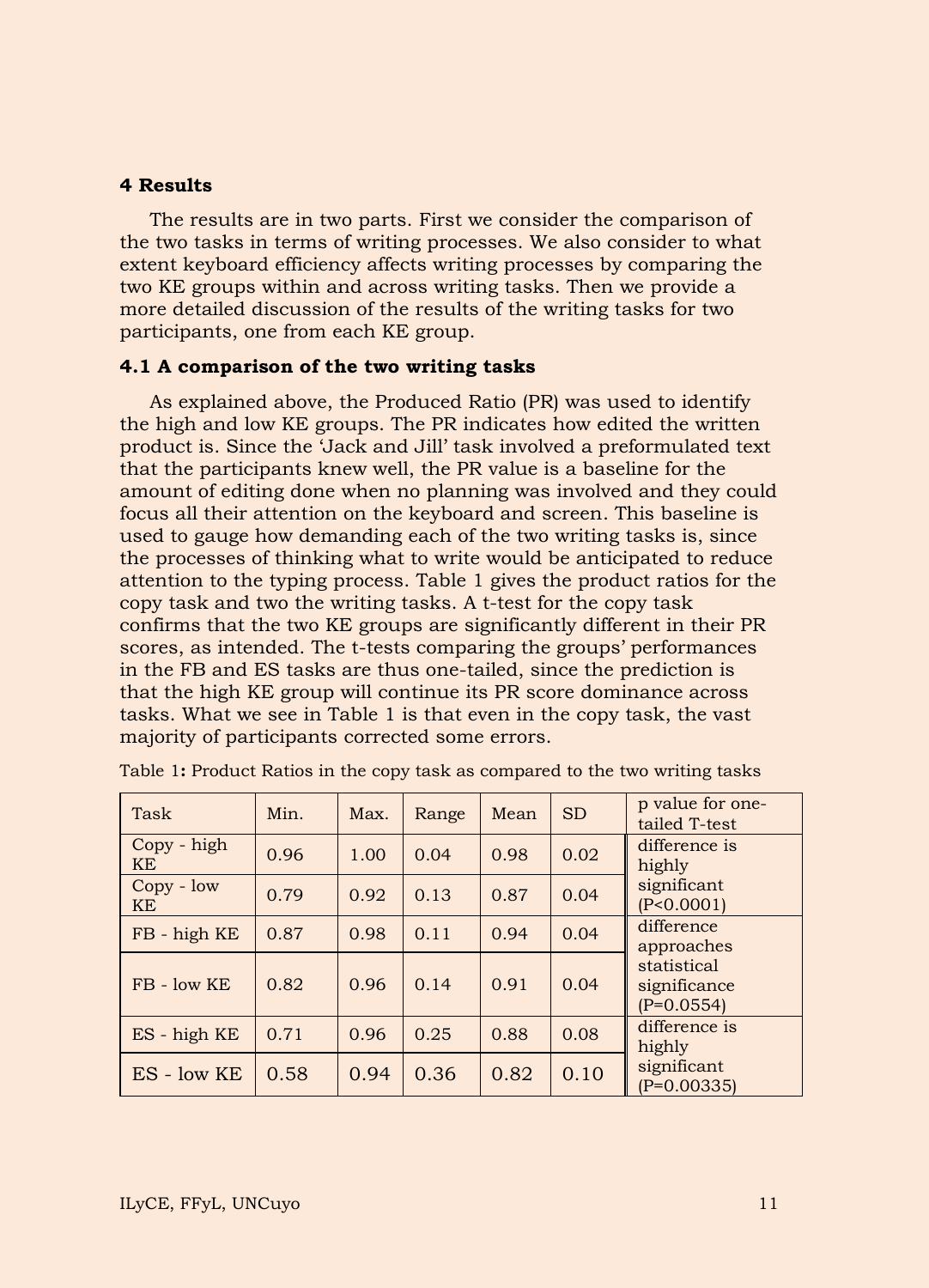

Figure 1: Mean Produced Ratios across tasks for the high and low Keyboard Efficiency groups

T-tests confirm that within each KE group, the two writing tasks generated significantly different PR values: High KE,  $p = 0.024$  (onetailed); Low KE,  $p = 0.0533$  (one-tailed). When we compare the PR in the copy task with the writing tasks (Figure 1), we see that in the high KE group engages in an increasing amount of editing as the cognitive demands of the task increase. The low KE group, however, shows a different pattern. While they edit their essay text more than the copy text, they actually edit the Facebook text less.

To illustrate what the revisions look like, Figure 2 indicates the types of edits associated with the final text produced (example [\(3\)\)](#page-12-0) by participant P11 in the academic essay task. P11 had a PR score of 0.80, which is below the average for the low KE group. This text took 1 minute, 16 seconds to produce.

<span id="page-12-0"></span>(3) The right hemisphere is used for linking objects and visual features with the word while the left hemisphere is used for processing language and so it links the lexical word with the phonemes for that word. [final product for the ES writing task]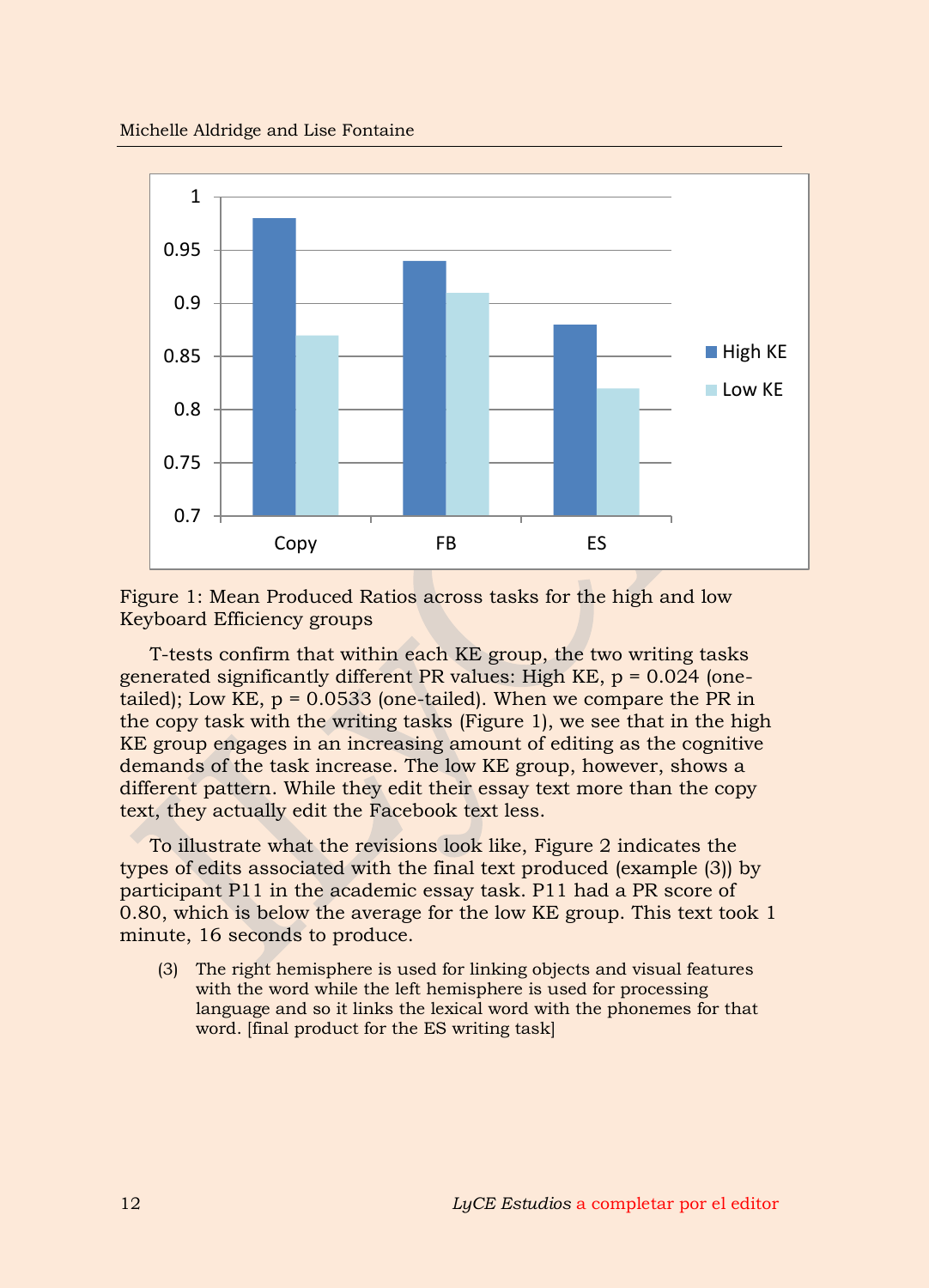

Figure 2: Keystroke report for the text in Example (3), indicating the likely types of edit.

This example of the actual process of writing one sentence allows us to see that the text was not planned before it was produced. For example, there are pauses, indicated in curly bracketing (e.g. {5062}), which suggest thought midway through the production and there are revisions to the content and grammar (e.g. 'sound of the word' is deleted entirely and returns in a different expression towards the end of the sentence). There are also immediate (e.g. hemip) and postponed (visula) corrections of keyboard errors. The writer is, in sum, attempting to balance motor control (keyboard accuracy), monitoring processes (both keyboard performance and language performance), and planning.

We cannot be sure that the failure to edit text during the task is the whole story, since the participants might have expected to, but not had time to, undertake a full read through and edit after drafting their text. The data collection period, lasting only seven minutes, may have prevented this latter part of the process.

#### **5 Discussion**

Several issues of importance arise from the results, and they will be considered in turn.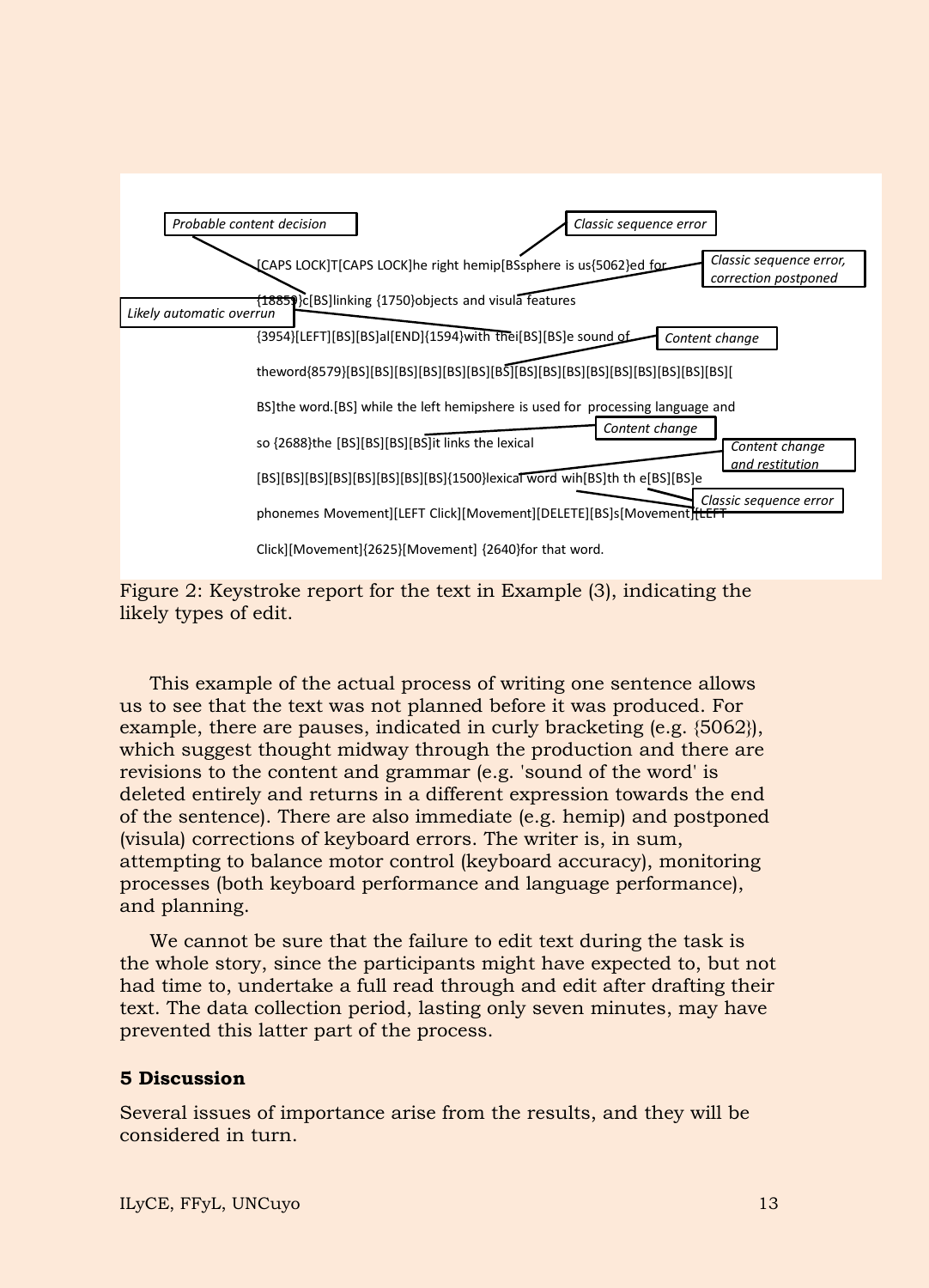# **5.1 Why did the low KE group edit less in the FB task than the copy task?**

The pattern in the low KE group in Figure 2 signals that it is important to take into account the reasons why someone might edit, or not edit, a text. By definition, the low KE group are the ones who edited more in the copy task, and since there was nothing to navigate there in terms of content choices, we can infer that their editing related to incorrect key choices. In the two main tasks, however, the participants had to compose text, which increases the amount of cognitive activity and, potentially, competition for attention. Unless the typing is highly automated, there will be a direct conflict between sustaining accuracy in typing and generating apposite content.

Insofar as the two writing tasks successfully simulated real writing behaviour, we would assume that writers are less careful about their Facebook output than essay output for two reasons. One is that the reader will be more tolerant of errors in typing. The other is that the Facebook text draws on the writer's own views, whereas the essay task entails laying out claims that someone else might consider more or less acceptable.

The progressively lower PR in the high HE group suggests that as the cognitive pressures increase, editing increases. We would expect this potentially to relate to both revisions of content and corrections of spelling. As the tasks get harder, cognitive competition increases the likelihood of keystroke errors, which then need fixing.

The fact that the low HE group does not do this suggests a different cognitive approach to the tasks. As noted earlier, the copying task is like the essay task in being subject to external scrutiny for its correctness. In contrast, the FB task can be more spontaneous. The concerns that generate a low PR score in the copy and essay tasks do not apply in the FB task. They can afford to monitor less.

In order to see if these inferences can be substantiated, the next sections examine in more depth a representative sample from each KE group.

# **5.2 What is a high KE writer actually doing?**

Participant P12 belongs to the high KE group. That is, she made relatively few edits to her 'Jack and Jill' text. In her Facebook text, she also made almost no changes from what she originally keyed in. The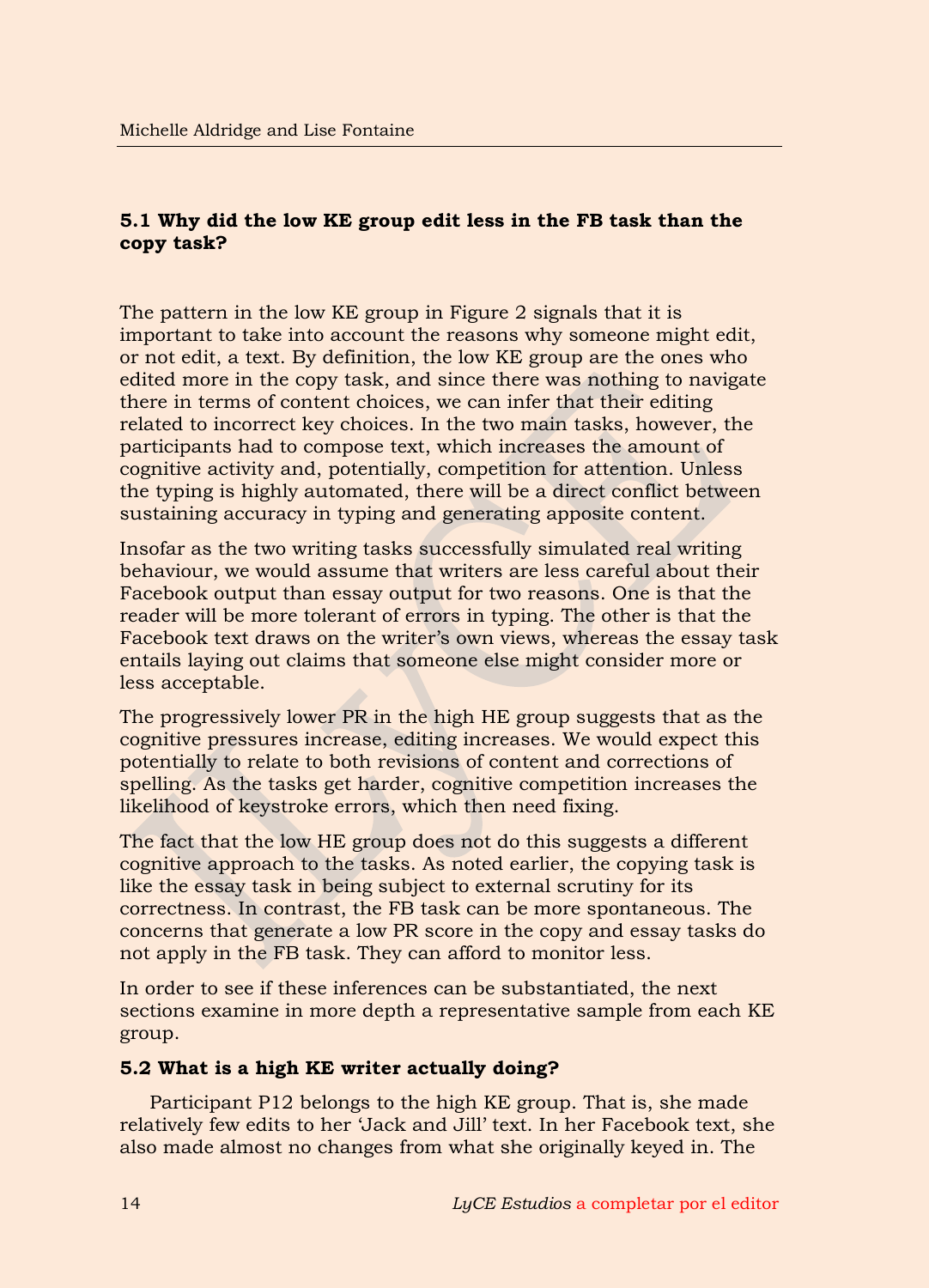changes she did make related to accuracy in form (i.e. correcting typos) rather than content. Furthermore, the editing was done at the time of inscription rather than later. (However, note that with the seven minute limit for the task, we cannot rule out that she planned to read through and edit her text later). There is no evidence that she pauses to read over what has already been written. A sample of P12's writing in the essay task is given in example (4).

(4) This means that women are able to process new information more effieciently than men. [product]

T{266}his means that women{1328} {359}a{250}re {360}a{468}ble to {484} proc{266}e{297}ss{516} {1828}i{265}n{375}form{422} [BS][BS][BS][BS][BS]{359}[BS]{547}new in{266}forma{281}tion {281}more e{282}ffie{297}c{250}i{906}ently {406} that{297}n {594}[BS][BS][BS]{657}n men{391}. [process]

The regularity of curly brackets, giving the duration of pauses, shows that this participant (P12) pauses frequently and for relatively long periods of time. As noted by Alves, Castro, de Sousa and Strömqvist (2007) high accuracy or high attention to the keyboard comes at a cost and the frequent pausing to produce words may explain why the PR value is so high. What we can't immediately tell is whether she stops in order to plan or in order to locate the key she wants. However, we can gain some sense of whether there are some keys that she consistently struggles to find. Of the four instances of F, she pauses before three, and the fourth is a direct repeat of a previous one. She pauses before four of her 10 uses of N, two of her six uses of each of I and A, and two of her 11 uses of E. Other keys attract a pause only once (H, out of 3; R, out of 5; B, out of l; S, out of 4; T, out of 8; M, out of 6 and C, out of 2). The more times she types a key fluently, the less plausible it is that she has a specific problem with finding that key, though it could be that the previous key choice interferes.

#### **5.3 What is a low KE writer actually doing?**

Participant P22 belongs to the low KE group, meaning that she made a relatively high number of editorial changes in the baseline Jack and Jill task. The keystroke data reveals that in both the FB and the ES task she make extensive revisions—many more than P12 above. Keyboard errors were corrected, but this was not the only type of change in the developing document. This writer shows evidence of processing content rather than giving attention only to graphological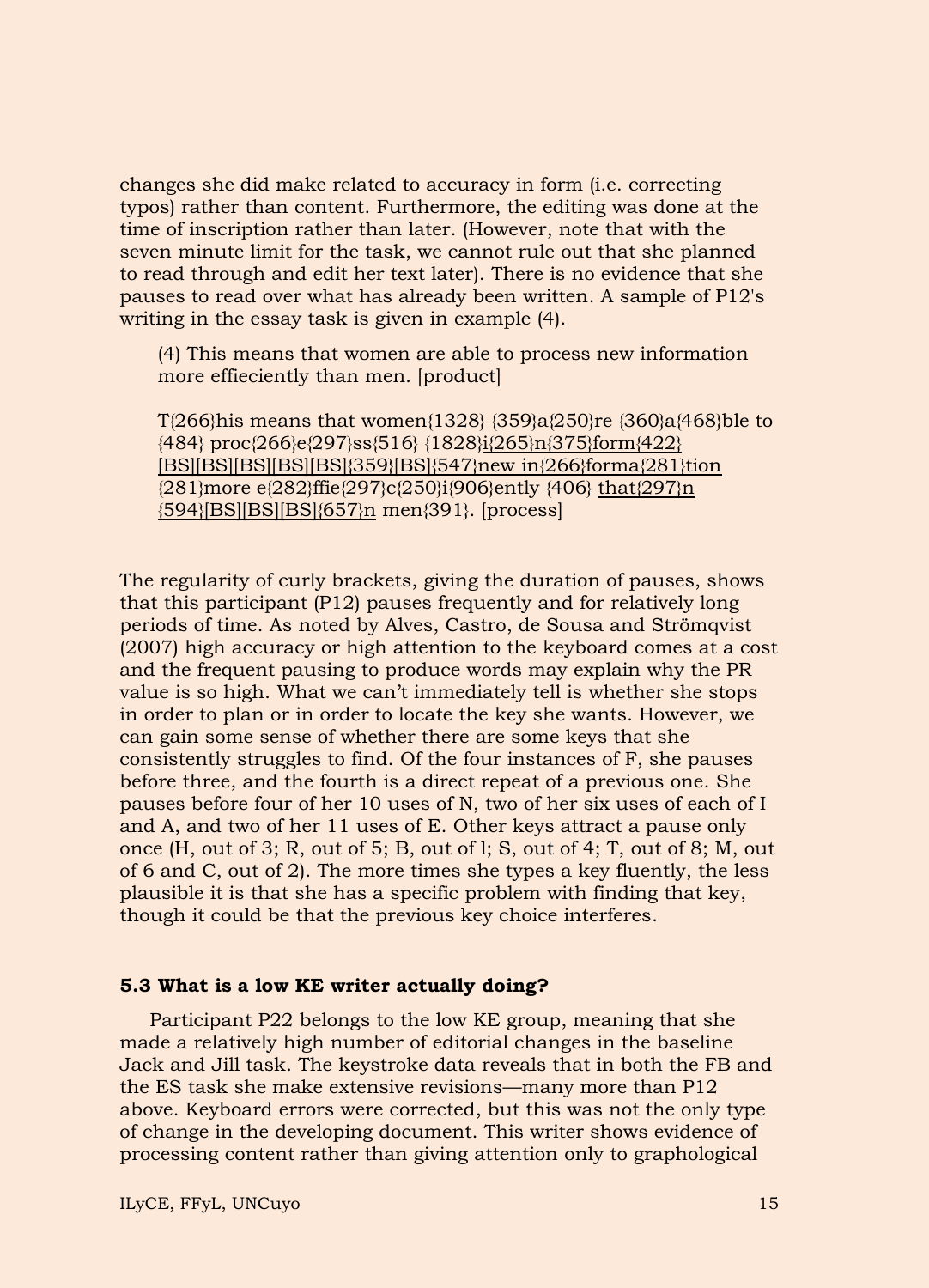accuracy as illustrated in data extract (5), taken from the ES writing task. The linear log of the writing process is very difficult to follow. For ease of recognition, some of the text has been highlighted, and the actual series of revisions is given in Table 2.

(5) These differences may include changes in the use of language such as a more cognitive and imaginative usage, as the right hemisphere is predominantly used for thinking creatively. This means that women are more likely to use metaphors and use visuals in their thought processes. [product]

[CAPS LOCK]T[CAPS LOCK]hese diffences {2282}may include {4813}changes {297}in {390}the use of languia{485}[BS][BS]age {266}such as{2469}[Movement][LEFT Click][Movement] [Movement]{671}re[Movement][LEFT Click][Movement]{2468}[BS]{750} {6766} a more cognitive {312}and crea{265}t{375}ive  $\{2578\}u\{359\}s\{422\}a\{250\}ge\{1391\}$ , as the righthemis $\{360\}$ phere is {1109}pre{328}domin{610}antl{1110}y {968}used{4797} for{5000} {5453}thinking {8438}c{250}reativ{359}ely{1187} {641}through{407} the use of metaphor{500}s and {453}visuals{2281} {312}play a fav{640}[BS]{625}ctor.{344}[BS] too. {453}[Movement] {1203}[Movement]{2828}[Movement] [LEFT Click][Movement] [Movement]{1141}{5031}[RIGHT][RIGHT][RIGHT][RIGHT][RIGHT]{625}[ Movement]{485}[LEFT Click][Movement][LEFT Click]{250}[Movement]{578}[BS].{484}{281}[CAPS LOCK]T[CAPS LOCK]his·means·that·{609}women {391}{734}[RIGHT][RIGHT][RIGHT][RIGHT]{328}[BS]{500}[BS][BS][BS] [BS][BS][BS][BS]{328}[Movement][LEFT Click]{312}[Movement]{875}a{1079}re more likely to use {297}me{250}tap{250}hots {281}[BS][BS][BS]rs and{3422} use {500}visuals{344} in t{250}h{469}eir{406} thog{500}[BS]ught procc{360}[BS]ess{532}s{484}[BS]es.

| Insert                      | This means that women                                      |
|-----------------------------|------------------------------------------------------------|
| Delete                      | eht hguthrouse of metaphors and visuals play a factor too. |
| <b>Normal</b><br>Production | throuse of metaphors and visuals play a factor too.        |
| <b>Delete</b>               | hrouse of metaphors and visuals play a factor too.         |
| Normal<br>Production        | re more likely to use metaphots                            |
| Delete                      | st                                                         |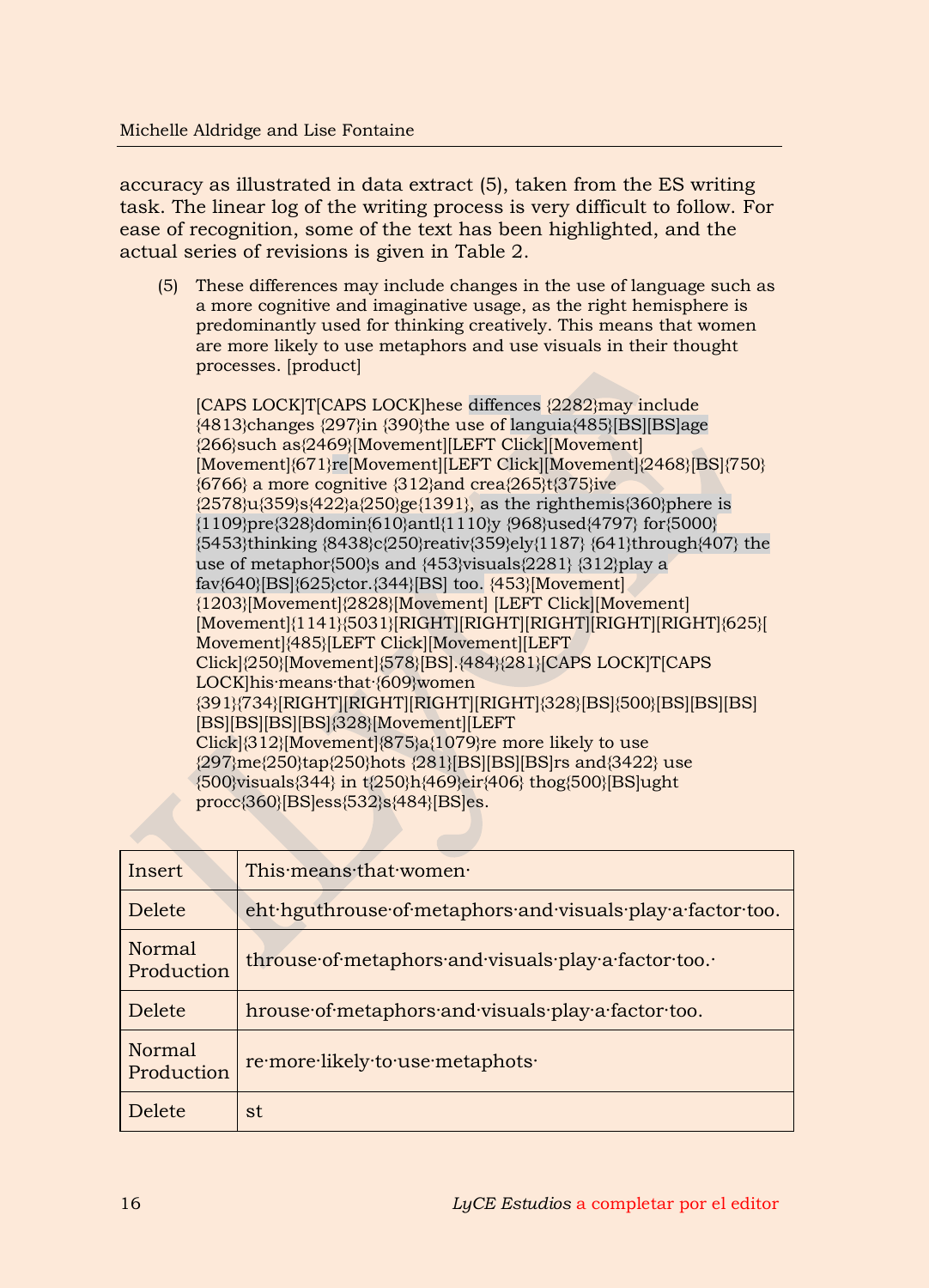| <b>Normal</b><br>Production | rs and use visuals in their thog |
|-----------------------------|----------------------------------|
| Delete                      | g                                |
| Normal<br>Production        | ught procc                       |
| Delete                      | $\mathbf{C}$                     |
| <b>Normal</b><br>Production | esss                             |
| Delete                      | S                                |
| Normal<br>Production        | es.                              |

Table 2 - Revisions made in producing example (5)

Example 5 and Table 2 show recursive revisions which suggest that P22 is monitoring content at greater distances. Note for example, how the word 'creative' is revised to 'imaginative'. In contrast, we see that she is not closely monitoring her typing for accuracy. She does not notice the omission of 'er' in *differences* on the first line, which is corrected ten words later and is possibly only noticed due to another typing error in the word *language* as shown on the second line. The two sentences given in the final product are revised several times during the writing process.

This participant, then, is not following a linear writing process. She does notice and correct keyboard errors but not necessarily at the time. Rather, she seems to prefer to get her ideas out, and only sort out any typographical errors afterwards. We can suggested, then, that her preferred approach is one that tends to blot out the potential distraction of typing and spelling errors, in favour of focussing on the higher-order monitoring of the text.

# **5.4 Pinning down differences in text composition**

The three tasks used to gauge the keyboard behaviour of the participants can be ordered in two different ways. Firstly, the copy task requires least cognitive engagement, being a simple production of an already known text, while the essay requires considerable academic engagement. The Facebook task falls between the two. Secondly, the copy task and both essay task generate products that are subject to judgement by an outsider for their accuracy, whereas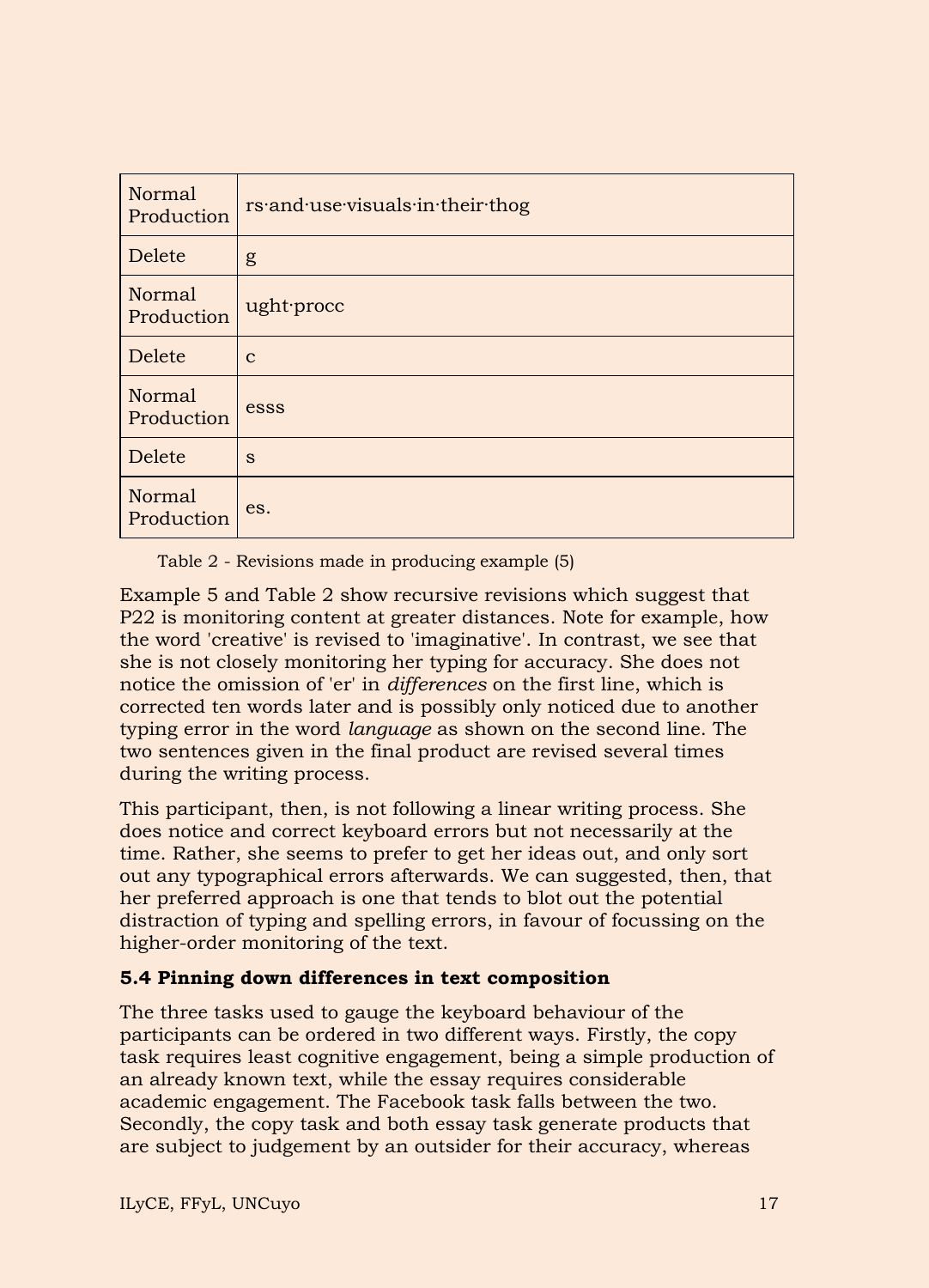the Facebook task attracts a more spontaneous approach, in which the fictional reader (i.e. of the FB chat) would tolerate errors and the actual reader (i.e. of the experimental output) is not in a position to judge the quality of the content.

What we seem to see is that the high KE writers, the ones who change little in their text when copying, are sensitive to the increased cognitive demands of tasks, introducing more editing as the task becomes more demanding. P12's text showed that she pauses a lot and that she edits locally, usually immediately after keying the item.

Meanwhile, the low KE writers, who make more changes in their texts in editing across texts, seem more sensitive to the level of judgement of the output, easing up on editing when the stakes are lowered. This suggests they have greater control over the amount of editing they do, and what kind. In the high stakes context of the essay, P22 made substantial changes in the text, often sometime after the original keying of the text. Their less linear, more recursive writing process shows elements of Flower and Hayes' (1981) model (notably monitoring and revising).

# **5.5 Why is high KE associated with less recursive writing?**

At first glance, writers who make fewer errors in their writing would seem to be the ones most likely to have cognitive capacity to put into their writing. Yet it seems that the writers who do more editing overall (low KE) are also the ones who change the text at the deeper level. We can consider several possible reasons for this.

(1) It could be that the high KE writers are not only satisfied with their typing accuracy but also their first draft of writing. They do not edit because they are satisfied that they have generated high quality text first time. From the present data we cannot judge whether the high KE writers were satisfied with the higher level coherence and content of their text, but it is plausible that they were deferring a content edit until later. If so, that strongly suggests that they were not able, within their style of writing, to engage with content editing to the extent that the low KE group could.

(2) There could be core differences in the automaticity of typing in the two groups. There are two reasons why someone might gain a high PR value, and thus fall into the high KE group. One is high automaticity in typing, and the other is very low automaticity, accompanied by pausing to select the right key. We saw the latter exemplified in the P12. A very competent typist would, then, be more likely to conform to proposal (1), needing so little concentration to type that there was plenty of scope for composition.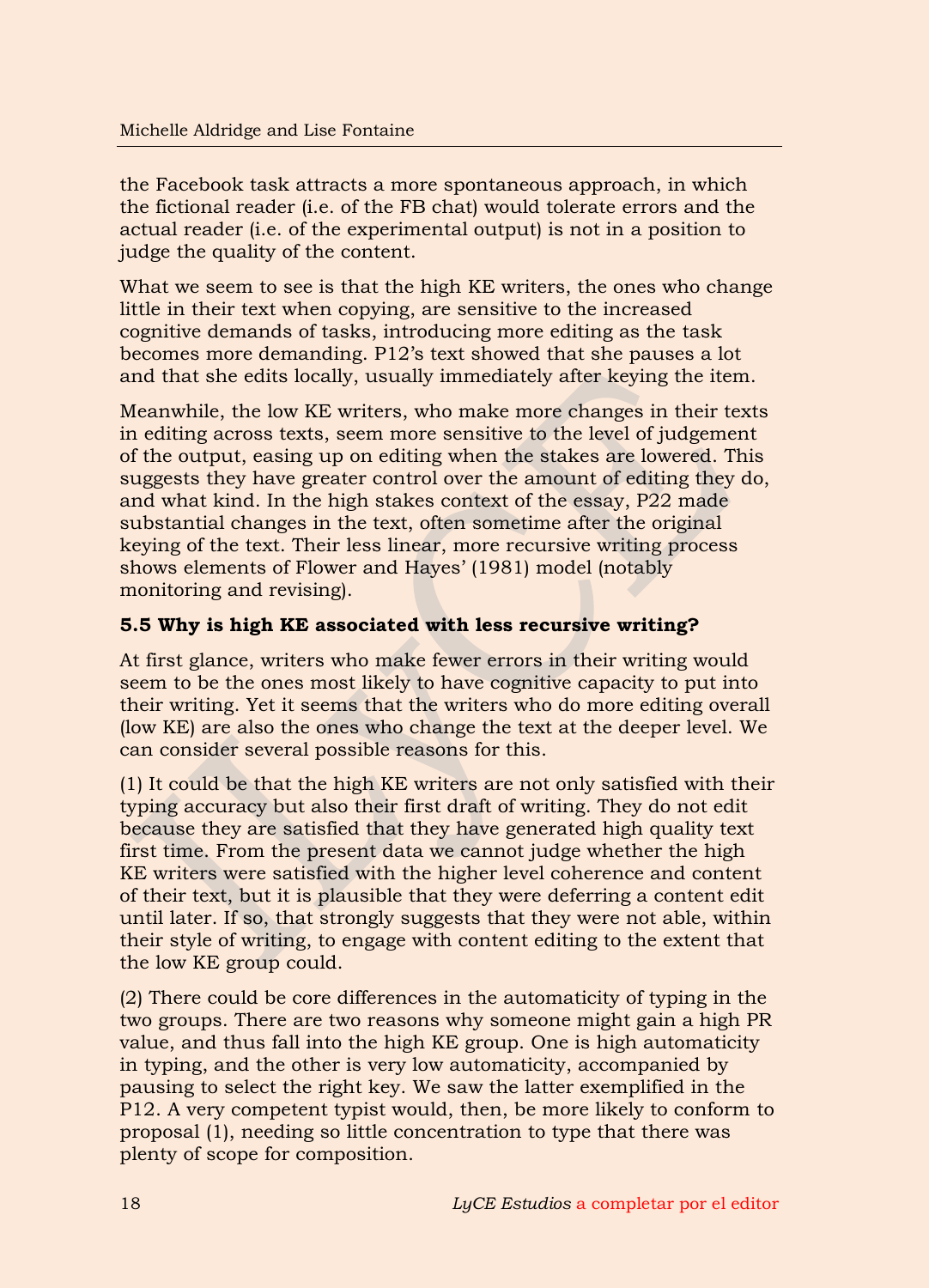(3) There is a difference in how the two groups engage with the screen. One reason why the high KE group might undertake fewer local edits could be that they are looking at the keys and not the screen. In contrast, the low KE group might be screen readers. This would mean they were aware of when they made errors of form, and that would perhaps have encouraged a high level of correction in the copy task, where the purpose was to generate an accurate text. But once involved in the FB task, they might have accepted the key errors because of their focus on the content and relative tolerance of errors in a Facebook text. When it came to the essay, with high stakes on both text and content accuracy, they would have had to choose when to change what. P22's behaviour suggests that she preferred to edit for content, picking up keyboard errors in passing, rather than interrupting her flow. While it does not automatically follow that a typist who watches the screen is more tolerant of local errors, it is a reasonable hypothesis that someone who is primarily interested in the generation of content would learn to watch the screen and to downplay local errors in the short term. This would be in keeping with claims by Alves, Castro, de Sousa and Strömqvist (2007) and Lindgren and Sullivan (2006) in that less conscious attention to the keyboard facilitates monitoring and revision during the writing process.

#### **6 Conclusion**

Typing is special amongst media for text generation because it involves both hands simultaneously and equally. Even signed language favours a dominant hand (Vaid, Bellugi and Poizner 1989). We don't currently know what the impact of two-handed communication is, if any, on language production processes. Typing also calls on the individual fingers in a way that handwriting does not, and that requires a very different level of co-ordination. We know, of course, from the work of Hallowell (2007) and others that our brain is not wired to multitask well and thus, the divided attention needed to move our hands while producing language may be disruptive to general language production processes and place a relatively high cognitive demand on an already demanding task.

We have mentioned earlier that Facebook chat may tolerate a greater level of inaccuracy and spontaneity, and this is related in part to the way it mimics the synchronicity of speech. As Hasan (1998: 242-45) points out, "the value of dialogue in graphic channels is different from that of dialogue in the phonic channel where it [dialogic] is a genuine option". Like the phonic channel, the digital channel must also include dialogue as a 'genuine option'. Berry (2013) proposes a "cline of consciousness", on which we would situate FB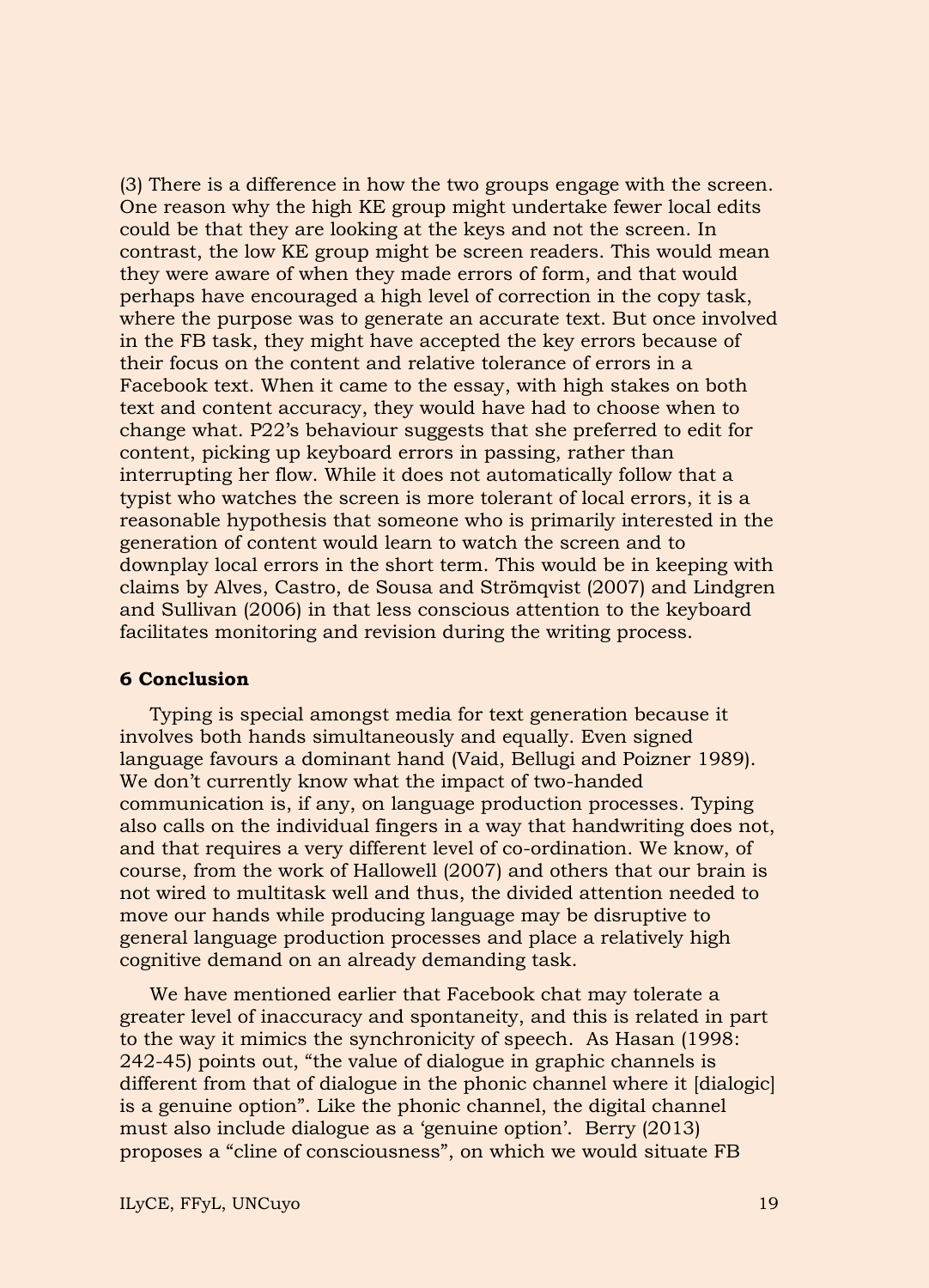towards the 'fully subconscious' end and ES at the 'fully conscious' end. Chukharev-Hudilainen (2014) posits a similar distinction, although he uses the terms 'spontaneity' and 'preparedness'. We suggest that the more spontaneous and the more informal the language production context, the more likely we are to find a primarily linear writing process. This can be considered to hold true for both KE groups because, on account of the differences in approach to composition, for the low KE group, the copy task attracts greater attention to detail than the FB task, whereas for the high KE group it attracts less attention. It should be noted that we are not claiming that all FB messages are at the subconscious end of the cline, and this is important because a person may be using Facebook for very different social purposes. The point being made here is that the degree to which we give attention to what we are writing is an important factor in the writing process.

We set out to examine whether students approach essay writing with the same writing processes as when writing a Facebook message. Our results suggest that they do, but that there is more than one approach to text composition, which is reflected in the baseline level of editing. We have speculated that future research might find a difference between high and low KE groups with regard to their attention to the screen versus the keyboard. Since all typists look at the keys at first (and some continue to do so) there is scope, in principle, to track typists longitudinally, as they gain more and more facility with finding the keys. We would anticipate that greater confidence with key finding, and a consequent tendency to watch the screen more, actually results in more editing, not less, because the opportunity opens for more attention to the content. As Alves *et al.* (2007: 56) note,

different writing components share a common pool of resources so that if a given component requires less capacity, others can make use of it. However, because writing is typically a demanding and effortful task, competition among writing processes is most often the case.

Certainly, caution is needed in any simple assumption that delivering a text without many edits is a sign of high level processing.

We expect essay writing to be a planned writing activity and we encourage this with our students, but it may be more or less planned during the actual act of writing, according to the language production style of the writer. This includes their conscious attention to the writing task (cf. Berry 2013 and Chukharev-Hudilainen 2014 as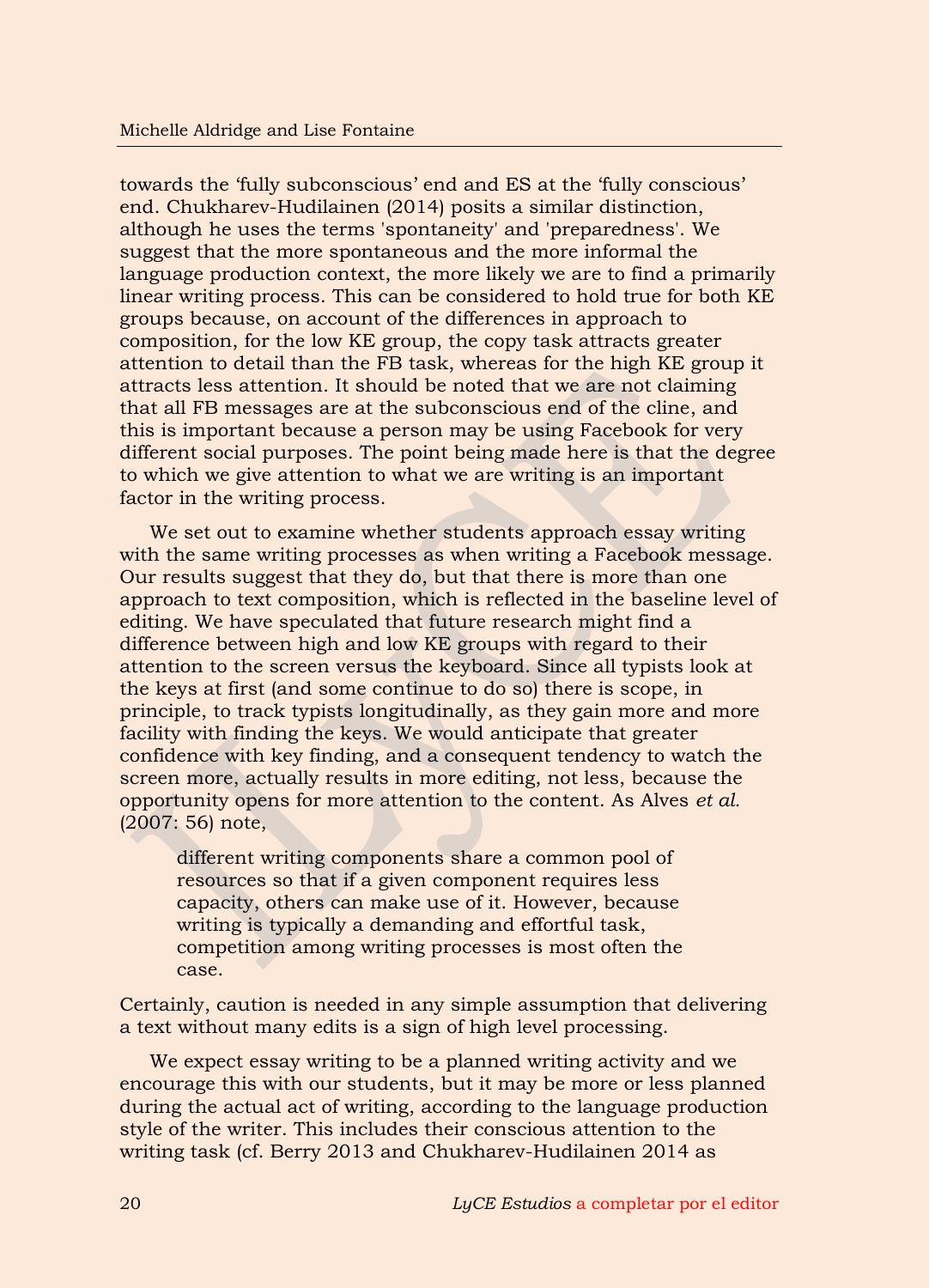discussed above) and their keyboard profile (degree of attention and automation at the keyboard). So it is not as simple as claiming that Facebook writing is different from essay writing but rather that individual writers vary in their capacity to adjust to the expectations associated with the text type and context.

It must be admitted that the tasks used in this study were artificially elicited and, thus, 'fictional'. This may have more impact on some participants than others, and we cannot be sure that they all behaved entirely naturally. In addition, we have not fully exploited the opportunities afforded by keystroke analysis in this paper, and more detail about individual styles and group patterns could be adduced by further analysis.

Finally, we would like to consider potential implications of this research for language and literacy development. There are two key areas of our results that relate to education. The first concerns keyboard management skills and the desirability of helping students develop automaticity in typing. While it would be difficult to argue that automaticity in typing is other than beneficial, since it undoubtedly frees up cognitive capacity for other things, the research reported here draws attention to some caveats. Firstly we should not assume that slow accuracy is better than fast inaccuracy, for the former may be more disruptive to the composition of a narrative than the latter. Another is that automaticity is enough. Rather, we should take into account the importance of watching the screen rather than the keyboard and of being tolerant to errors on the screen, unless the typing is so automatic that immediate corrections are not disruptive to thought. These considerations should be kept in mind when designing programmes for training school students in typing. A focus on content (as represented by the ES condition in this study) rather than on accuracy alone (as represented by the copy task) should be introduced as far as possible, along with consistent and ample time for post hoc correction, to encourage tolerance of errors at the time of typing. Finally, acknowledgement of the legitimacy of inaccuracy and spontaneity (as represented by the Facebook condition) will engender awareness and confidence in students about choice in how they deploy their cognitive focus.

The second area relates to understanding digital writing processes. We still do not know enough about what students are doing when they are writing. If we agree with the quote at the top of this paper which says that "the best way to model the writing process is to study a writer in action" (Flower and Hayes 1981: 368), then it follows that the best way to understand these processes is by capturing evidence of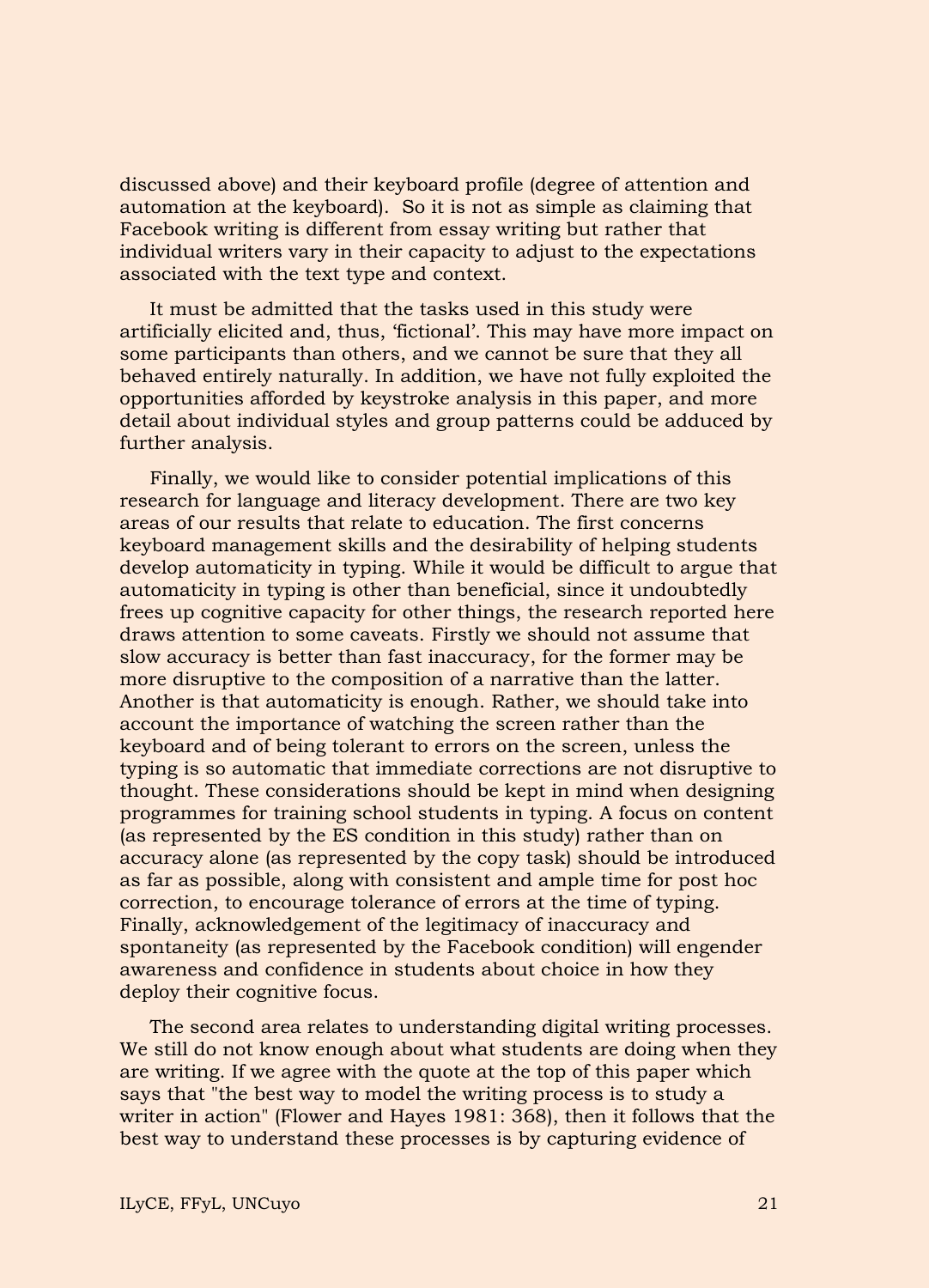these processes as they happen. We have noted above the potential for longitudinal studies that track changes in the composition of texts as typing dexterity increases. We are currently working with a local school on a digital writing project where students in secondary education have volunteered to take part in a blogging study. For details of this digital writing project, Literacy and Digital Writing, please visit our blog5.

The National Curriculum in England and Wales shows that practices in schools must attend to the need to develop students' writing for a variety of purposes (e.g. reports, narratives etc.). However a lack of attention to mode will be a disservice to literacy development because it provides the basis for understanding the composing medium, which as Hayes (1996) makes clear, is an important aspect to models of writing processes and to our understanding of the related processes.

# **References**

- Aldridge, Michelle and Fontaine, Lise. In press. The impact of increased cognitive complexity on writing activity. In Sullivan and Lindgren (Eds.).
- Alves, Rui A., Sao. L. Castro, Lilianna de Sousa and Sven Strömqvist. (2007) "Influence of typing skills on pause-execution cycles in written composition". In Torrance *et al.* 55–65.
- Andersson, Bodil, Johan Dahl, Kenneth Holmqvist, Jana Holsanova, Victoria Johansson, Henrik Karlsson, Svn Strömqvist, Sylvia Tufvesson, and Åsa Wengelin,. (2005) "Combining keystroke logging with eye tracking". In Van Waes *et al.* 166–172.
- Beard, Roger, Debra A. Myhill, Jeni Riley, and Martin Nystrand (2009) *The SAGE Handbook of Writing Development*. London: Sage.
- Berry, Margaret. (2013) "Towards a Study of the Differences between Formal Written English and Informal Spoken English". In Fontaine *et al.*, eds. (2013: 243–268).
- Berry, Margaret. (1975) *An Introduction to Systemic Linguistics: I Structures and Systems.* London: Batsford.
- Chukharev-Hudilainen, Evgeny. (2014) "Pauses in spontaneous written communication: a keystroke logging study". *Journal of Writing Research* 6(1): 61-84.

-

<sup>5</sup> http://blogs.cardiff.ac.uk/digitalwriting/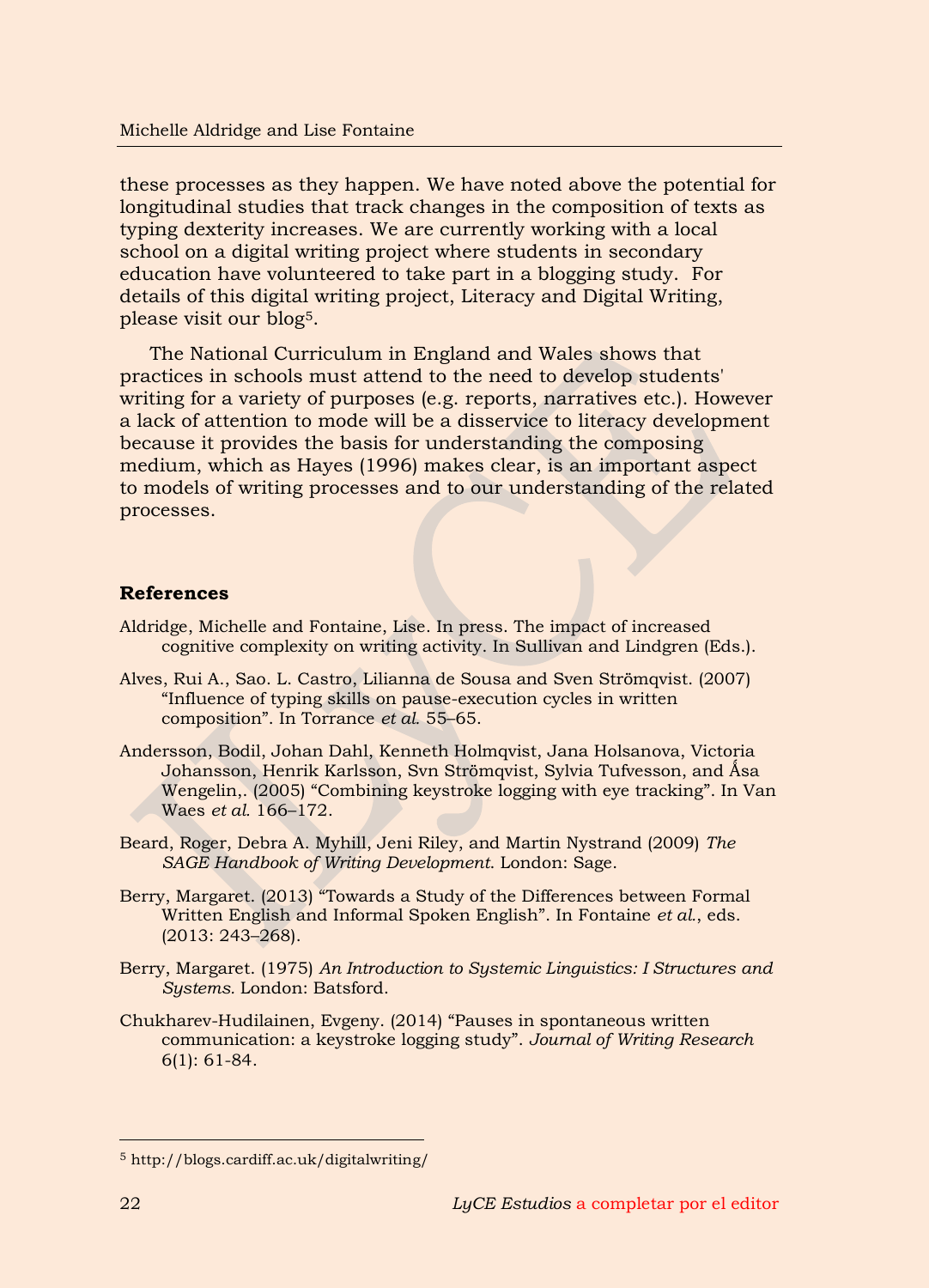- Cochran-Smith, Marilyn. Cynthia L. Paris and Jessica L. Kahn. (1991) Learning to Write Differently: Beginning Writers and Word Processing. New Jersey: Ablex.
- Collier, Richard M. (1983) "The Word Processor and Revision Strategies". *College Composition and Communication* 34(2): pp. 149-155.
- Flower, Linda and John Hayes. (1981) "A Cognitive Process Theory of Writing". *College Composition and Communication* 32(4): 365-387.
- Fontaine, Lise and Michelle Aldridge. (2014) "Exploring choice in digital language production". In Alsop, Sian and Sheena Gardner, eds. *Language in a digital age: Be not afraid of digitality:* Proceedings from the 24th European Systemic Functional Linguistics Conference and Workshop. Coventry: Coventry University. https://curve.coventry.ac.uk/open/file/7b5b94aa-6984-48ad-b29a-
- Ghadessy, Mohsen, ed. (1998) *Text and Context in Functional Linguistics*. Amsterdam: Benjamins.

9a8e9483fa2d/1/siancomb1.pdf

- Grabowski, Joachim. (2008) The internal structure of university students' keyboard skills. *Journal of Writing Research* 1(1): 27-52.
- Halliday, Michael and Hasan, Ruqaiya. (1985) *Language: Context and Text*. Burwood, Vic; Deaken University.
- Halliday, Michael. (1973) *Explorations in the Functions of Language.* London: Edward Arnold.
- Hallowell, Edward M.(2007) *Crazy Busy: Overstretched, Overbooked, and About to Snap! Strategies for Handling Your Fast-Paced Life*. Ballantine Books.
- Harris, Jeanette. (1985) "Student Writers and Word Processing: A Preliminary Evaluation". *College Composition and Communication* 36(3): 323-330.
- Hasan, Ruqaiya. (1998) "Speaking with reference to context". In Ghadessy, ed. (1998: 219–328).
- Hayes, John. (1996) "A New Framework for Understanding Cognition and Affect in Writing". In Levy and Ransdell, eds. (1996: 1-28).
- Hill, Charles. A., David L. Wallace and Christina Haas. (1991) "Revising On-Line: Computer Technologies and the Revising Process". *Computers and Composition* 9(1), pp. 83-109.
- Hyland, Ken. (2002) *Teaching and Researching Writing.* London: Longman.
- Joram, Elena, Earl Woodruff, Peter Lindsay, and Mary Bryson. (1990) "Student's Editing Skills and Attitudes toward Word Processing". *Computers and Composition* 7(2): 55-72.
- Kress, Gunther and Theo van Leeuwen. (2001) *Multimodal Discourse: The Modes and Media of Contemporary Communication*. Arnold: London.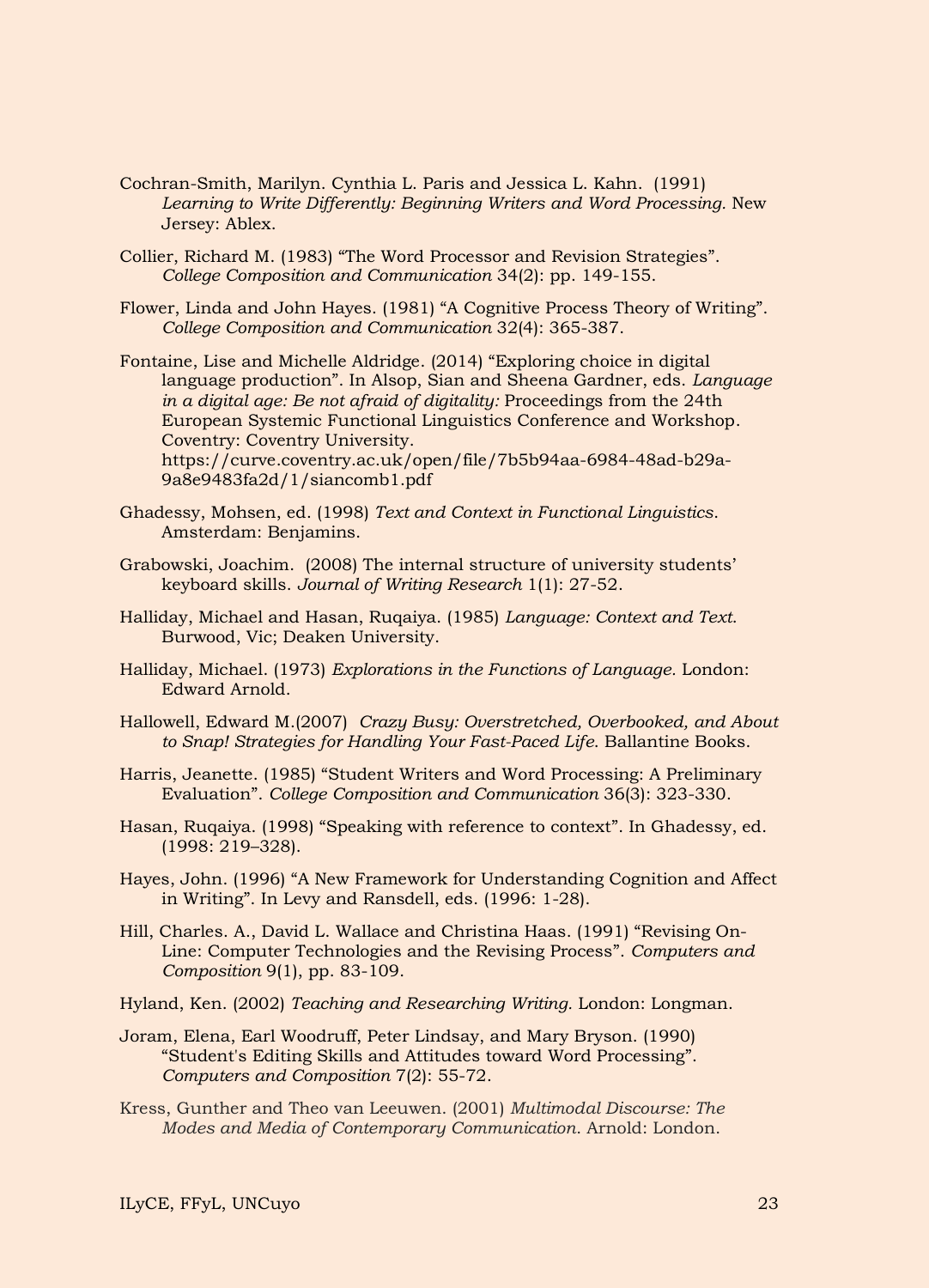- Latif, Muhammad Abdel. (2008) "A state-of-the-art review of the real-time computer-aided study of the writing process". *IJES, International journal of English studies* 8(1): 29-50.
- Leijten, Mariëlle and Luuk Van Waes. (2006). "Inputlog: New Perspectives on the Logging of On-Line Writing". In Sullivan and Lindgren, eds. (2006: 73- 94).
- Leijten, Mariëlle and Luuk Van Waes. (2013) "Keystroke Logging in Writing Research: Using Inputlog to Analyze and Visualize Writing Processes". *Written Communication* 30: 358-392.
- Lenhart, Amanda, Aaron Smith, Alexandra Rankin Macgill and Sousan Arafeh. (2008) Writing, Technology and teens, Pew Internet and American Life Project. Available from: http://www.pewinternet.org/2008/04/24/writing-technology-and-teens/
- Levy, Michael and Sarah Ransdell, eds. (1996) *The Science of Writing: Theories, Methods, Individual Differences, and Applications.* Mahwah: Lawrence Erlbaum Associates.
- Lindgren, Eva and Kirk Sullivan. (2006) "Writing and the Analysis of Revision: An Overview". In Sullivan and Lindgren, eds. (2006: 31-44).
- Martin, James and Guenter Plum. (1996) "A systemic functional perspective on genre: Modeling genre". *From The Text linguistic Approach to Genre Colloquium – AAAL*, Chicago, USA, 1996: 1-18.
- Montague, Marjorie. (1990) *Computers, Cognition and Writing Instruction*. Albany: State University of New York.
- O'Donnell, Mick. (2013) "A dynamic view of choice in writing: composition as text evolution". In Fontaine *et al.* eds. (2013: 247-266).
- O'Halloran, Kay. (2004) *Mathematical Discourse: Language, Symbolism and Visual Images*. New York: Continuum.
- http://www.pewinternet.org/2013/02/28/part-iii-bringing-technology-intothe-classroom/
- Rettie, Ruth. (2009) "SMS: exploiting the interactional characteristics of nearsynchrony". *Information, Communication and Society* 12(8): 1131-1148.
- Severinson Eklundh, Kerstin and Carin Sjöholm. (1991) "Writing with a Computer: A Longitudinal Study of Writers of Technical Documents". *International Journal of Man-Machine Studies* 35(5): 723- 749.
- Severinson Eklundh, Kerstin and Py Kollberg. (1996) "A Computer Tool and Framework for Analysing On-Line Revisions". In Levy and Ransdell, eds. (1996: 163-188).
- Sharples, Mike. (1996) "An Account of Writing as Creative Design". In Levy and Ransdell, eds. (1996: 127-148).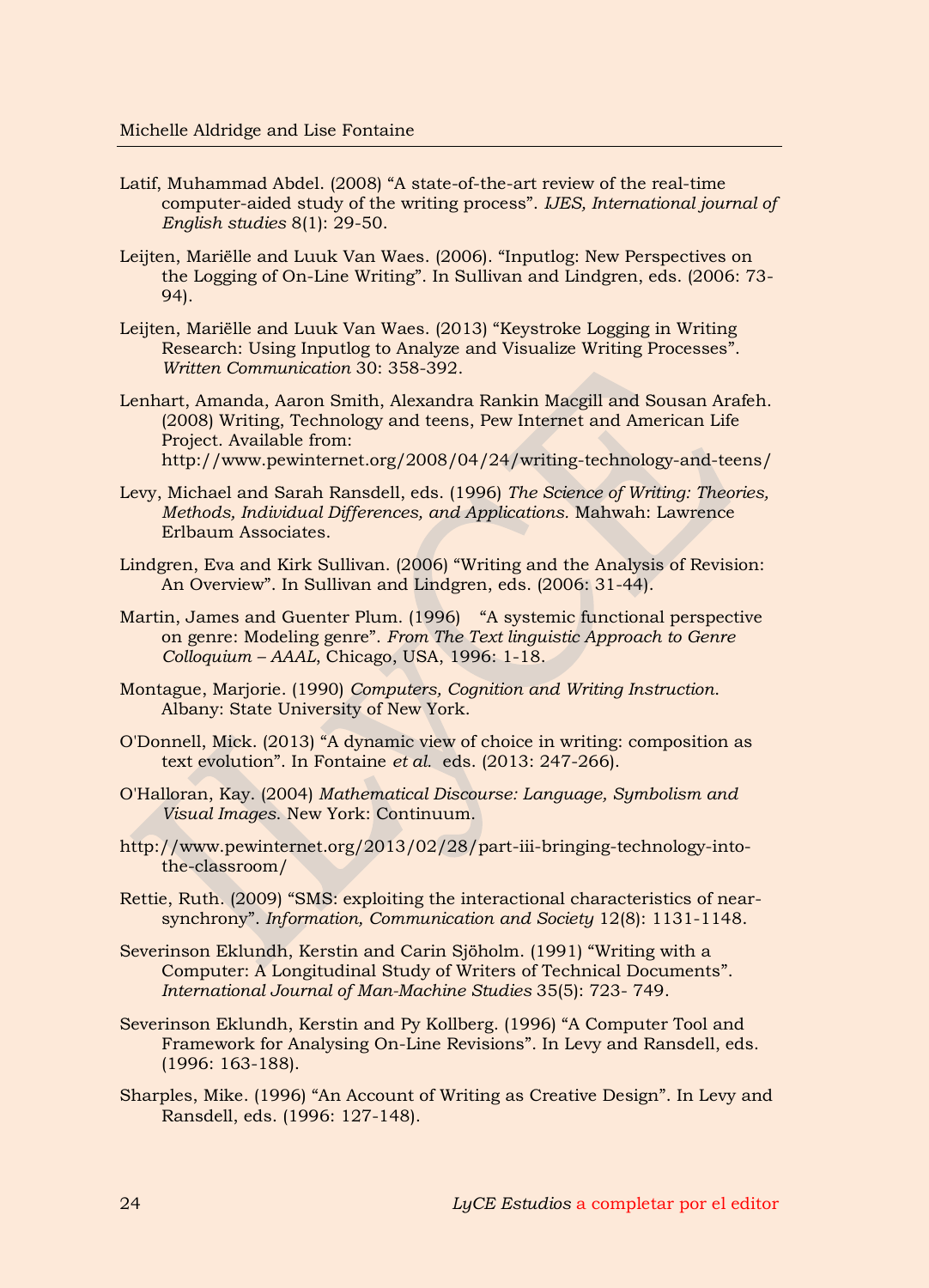- Sommers, Nancy. (1980) "Revision Strategies of Student Writers and Experienced Adult Writers". *College Composition and Communication* 31(4): 378-388.
- Spelman Miller, Kristyan and Kirk Sullivan. (2006) "Keystroke Logging: An Introduction". In Sullivan and Lindgren, eds. (2006: 1-9).
- Sullivan, Kirk and Eva Lindgren, eds. (2006) *Computer Key-Stroke Logging and Writing: Methods and Applications*. Oxford: Elsevier.
- Sullivan, Kirk and Eva Lindgren, eds. (In press) *Observing writing: logging handwriting and computer keystrokes*. Leiden: Brill Editions.
- Torrance, Mark, Luuk Van Waes and David. Galbraith, eds. (2007) *Writing and cognition: Research and applications*. Amsterdam: Elsevier.
- Vaid, Jyotsna, Ursula Bellugi and Howard Poizner. (1989) Hand dominance for signing: Clues to brain lateralization of language, *Neuropsychologia* 27, 7: 949–960.
- Van Waes, Luuk, Mariëlle Leijten and Christine Neuwirth, eds. (2005) *Writing and digital media*. Oxford: Elsevier.
- Van Waes, Luuk. and Peter J. Scellens. (2003) "Writing profiles: the effect of the writing mode on pausing and revision patterns of experienced writers". *Journal of Pragmatics* 35: 829-853.